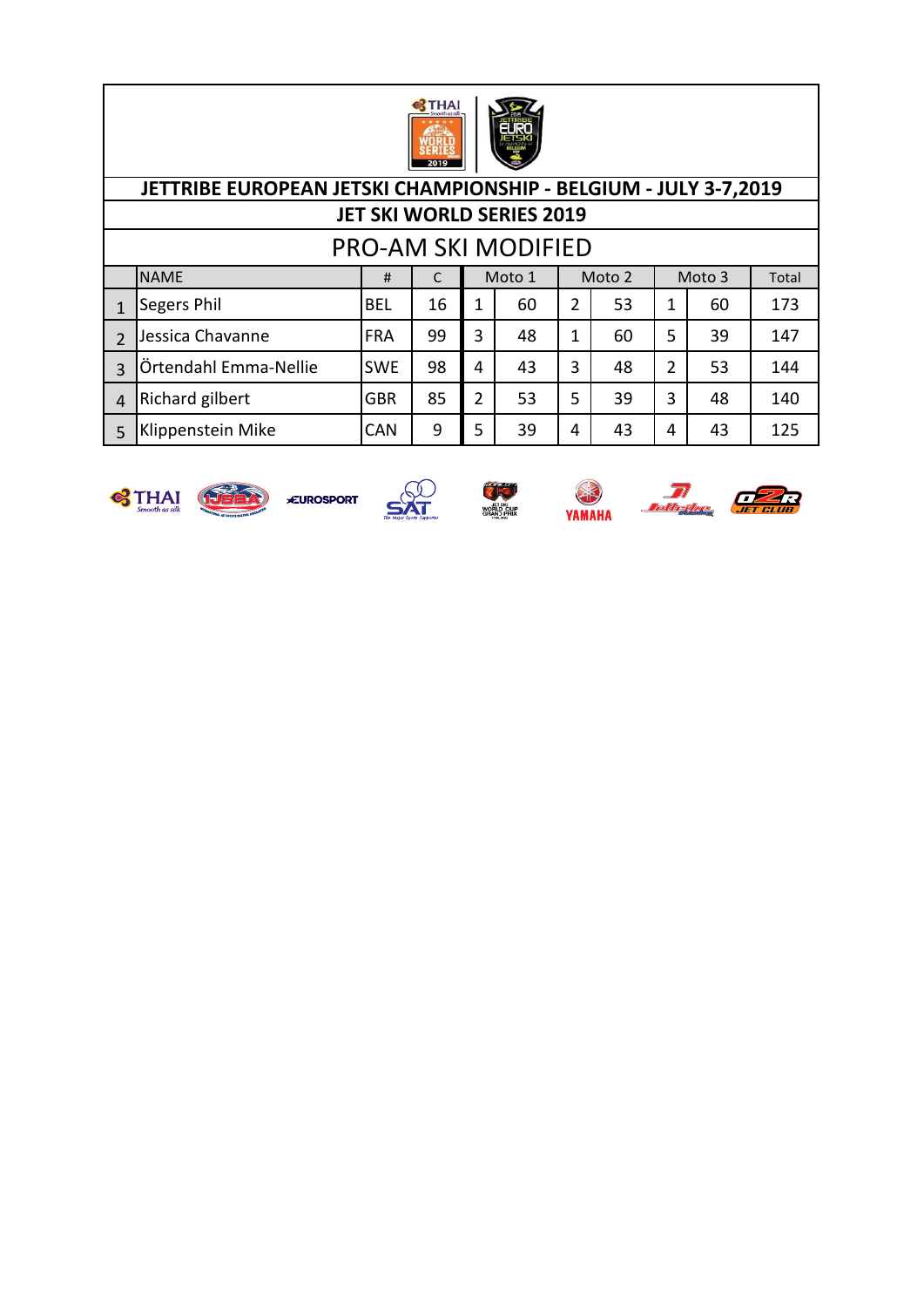

#### NAME # C Total 1 Gadsby Lucy GBR | 8 | 2 | 53 | 1 | 60 | 1 | 60 | 173 2 Örtendahl Emma-Nellie | SWE | 98 | 1 | 60 | 2 | 53 | 2 | 53 | 166 PRO-AM WOMEN SKI LIMITED Moto 1 | Moto 2 | Moto 3 **JETTRIBE EUROPEAN JETSKI CHAMPIONSHIP - BELGIUM - JULY 3-7,2019 JET SKI WORLD SERIES 2019**

3 Fearn Mollie GBR | 41 | 3 | 48 | 3 | 48 | 4 | 43 | 139

4 Caussin-Battaglia Lisa | MCO | 66 | 4 | 43 | 41 | 43 | 3 | 48 | 134

5 Granger Naia (GLP | 9 | 5 | 39 | 5 | 39 | 5 | 39 | 117 6 Slijpen Carmen NED | 28 | 6 | 36 | 6 | 36 | 36 | 108











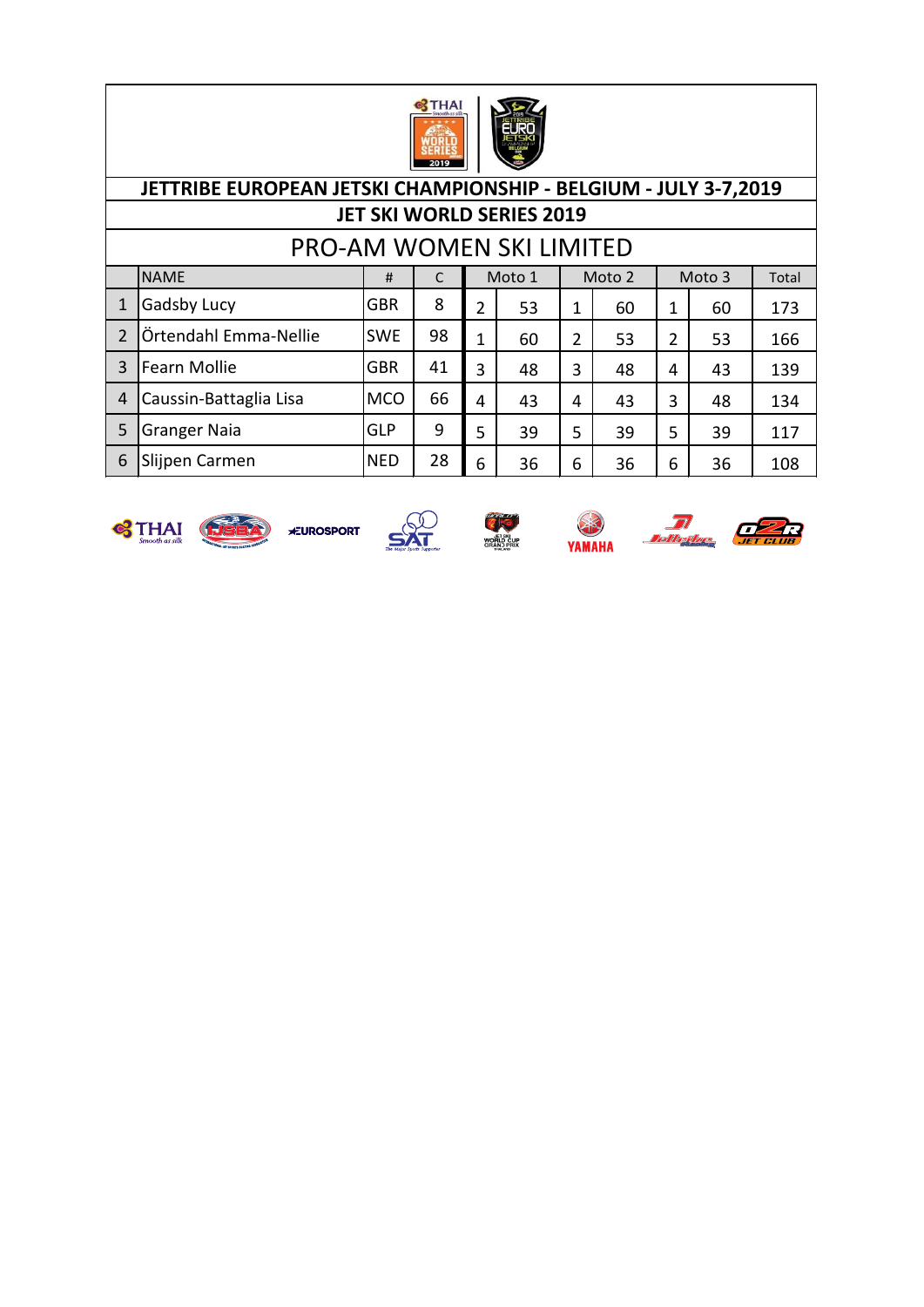

|                | JETTRIBE EUROPEAN JETSKI CHAMPIONSHIP - BELGIUM - JULY 3-7,2019 |            |              |                |            |                |            |                |        |       |  |  |  |  |
|----------------|-----------------------------------------------------------------|------------|--------------|----------------|------------|----------------|------------|----------------|--------|-------|--|--|--|--|
|                | <b>RUN NA + CLASSIC 2 STROKE</b>                                |            |              |                |            |                |            |                |        |       |  |  |  |  |
|                | <b>NAME</b>                                                     | #          | $\mathsf{C}$ |                | Moto 1     |                | Moto 2     |                | Moto 3 | Total |  |  |  |  |
| 1              | Rodríguez Paga David                                            | <b>ESP</b> | 32           | $\mathbf 1$    | 60         | 1              | 60         | 1              | 60     | 180   |  |  |  |  |
| $\overline{2}$ | <b>Bushell</b> james                                            | <b>GBR</b> | 158          | $\overline{2}$ | 53         | 4              | 43         | $\overline{2}$ | 53     | 149   |  |  |  |  |
| 3              | <b>Tyler Morgan</b>                                             | <b>GBR</b> | 13           | 5              | 39         | 3              | 48         | 3              | 48     | 135   |  |  |  |  |
| 4              | Kuajaroon Chaowalit                                             | <b>THA</b> | 17           | 6              | 36         | $\overline{2}$ | 53         | 4              | 43     | 132   |  |  |  |  |
| 5              | Pope Phil                                                       | <b>GBR</b> | 200          | 3              | 48         | 10             | 24         | 5              | 39     | 111   |  |  |  |  |
| 6              | Lauran Shelton-Smith                                            | <b>GBR</b> | 19           | 4              | 43         | 5              | 39         | 11             | 22     | 104   |  |  |  |  |
| $\overline{7}$ | Vetter, Gideon                                                  | <b>DEU</b> | 271          | 7              | 33         | 7              | 33         | 8              | 30     | 96    |  |  |  |  |
| 8              | Matthew mcmaster                                                | GBR        | 824          | 10             | 24         | 8              | 30         | $\overline{7}$ | 33     | 87    |  |  |  |  |
| 9              | Grude Justinas                                                  | LTU        | 11           | 8              | 30         | 9              | 27         | 10             | 24     | 81    |  |  |  |  |
| 10             | <b>Julian Dux</b>                                               | <b>DEU</b> | 1            | 11             | <b>DNR</b> | 6              | 36         | 6              | 36     | 72    |  |  |  |  |
| 11             | Darren Leeper                                                   | GBR        | 79           | 9              | 27         | 11             | <b>DNR</b> | 9              | 27     | 54    |  |  |  |  |













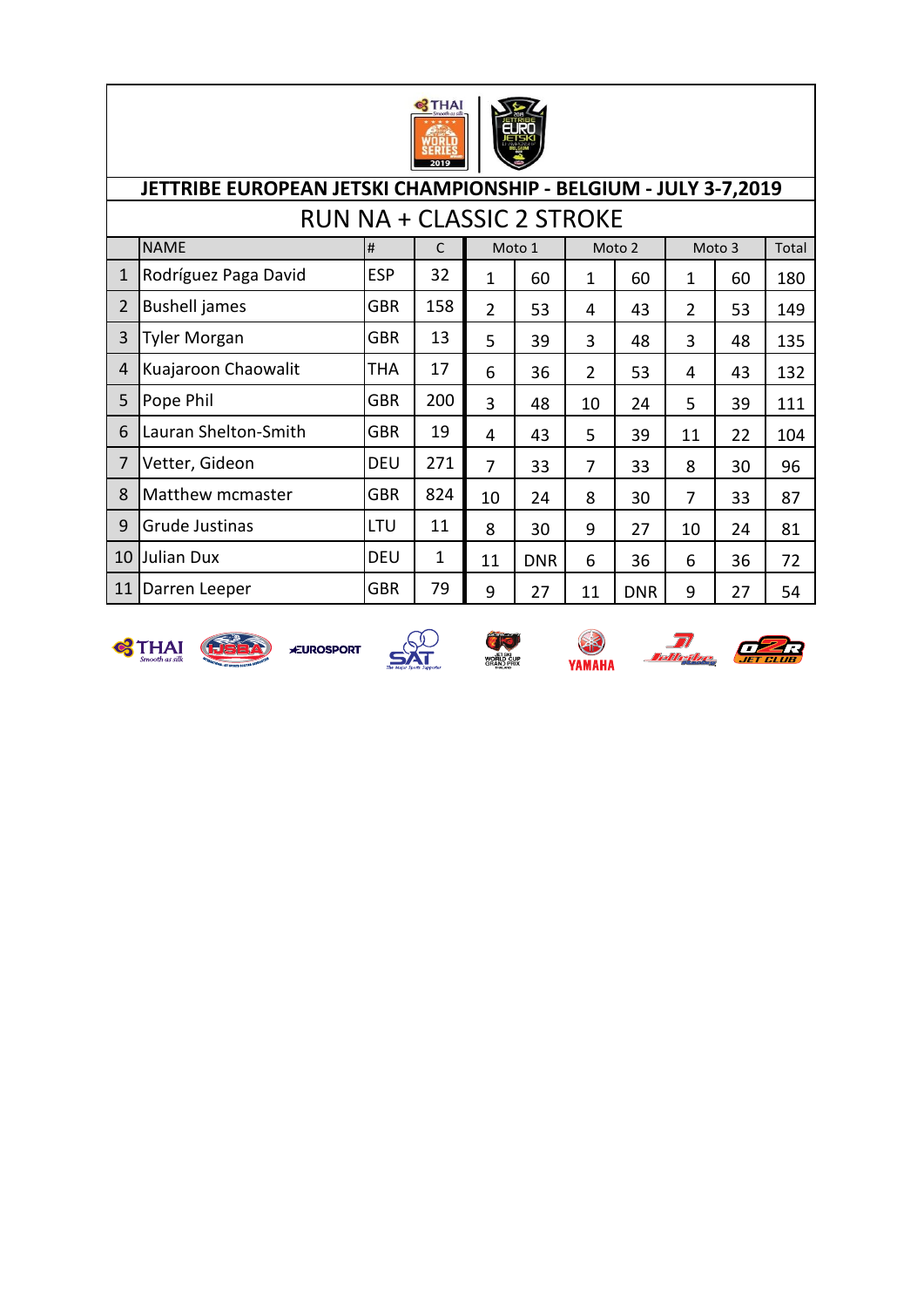

|                          |                        |            |     |                | <b>EXPERT SKI LIMITED</b> |                |            |                |            |       |
|--------------------------|------------------------|------------|-----|----------------|---------------------------|----------------|------------|----------------|------------|-------|
|                          | <b>NAME</b>            | #          | C   |                | Moto 1                    |                | Moto 2     |                | Moto 3     | Total |
| $\mathbf{1}$             | <b>Gurnot Wilfried</b> | <b>FRA</b> | 140 | $\overline{2}$ | 53                        | 1              | 60         | $\overline{2}$ | 53         | 166   |
| $\overline{\phantom{0}}$ | Abdulla Alhammadi      | <b>UAE</b> | 3   | 1              | 60                        | 6              | 36         | 1              | 60         | 156   |
| $\overline{3}$           | Salem Al-Mutawa        | <b>KWT</b> | 10  | 3              | 48                        | 4              | 43         | 3              | 48         | 139   |
| $\overline{4}$           | Sultan Alhammadi       | <b>UAE</b> | 76  | 5              | 39                        | 3              | 48         | 4              | 43         | 130   |
| 5                        | <b>Mustan Min</b>      | <b>KHM</b> | 3   | 4              | 43                        | 5              | 39         | 5              | 39         | 121   |
| 6                        | <b>Mollie Fearn</b>    | <b>GBR</b> | 41  | 7              | 33                        | $\overline{2}$ | 53         | 7              | 33         | 119   |
| $\overline{7}$           | pastorello Hugo        | <b>FRA</b> | 88  | 8              | 30                        | 8              | 30         | 6              | 36         | 96    |
| 8                        | Kaspar Vindenes Olsen  | <b>NOR</b> | 60  | 9              | 27                        | 7              | 33         | 8              | 30         | 90    |
| 9                        | <b>Reinaas Mattias</b> | <b>EST</b> | 328 | 6              | 36                        | 9              | <b>DNR</b> | 9              | <b>DNR</b> | 36    |











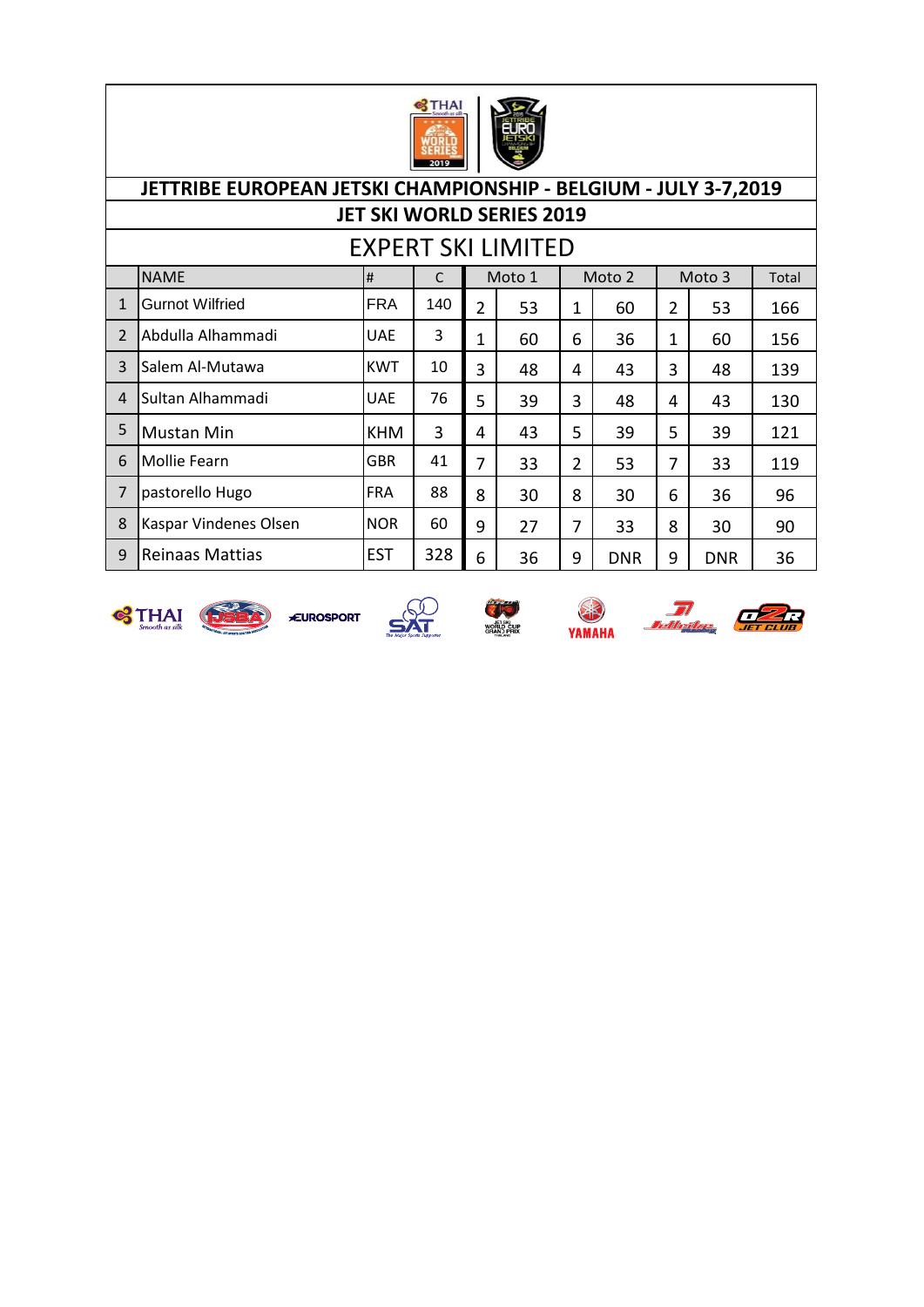

|                | JETTRIBE EUROPEAN JETSKI CHAMPIONSHIP - BELGIUM - JULY 3-7,2019 |            |     |               |    |                |    |   |    |     |  |  |  |  |
|----------------|-----------------------------------------------------------------|------------|-----|---------------|----|----------------|----|---|----|-----|--|--|--|--|
|                | <b>JET SKI WORLD SERIES 2019</b>                                |            |     |               |    |                |    |   |    |     |  |  |  |  |
|                | <b>PRO RUNABOUT 1100 OPEN</b>                                   |            |     |               |    |                |    |   |    |     |  |  |  |  |
|                | <b>NAME</b><br>Moto 1<br>Moto 2<br>Moto 3<br>Total<br>#<br>C    |            |     |               |    |                |    |   |    |     |  |  |  |  |
| 1              | <b>Julian Dux</b>                                               | <b>DEU</b> | 76  | $\mathcal{P}$ | 53 | 1              | 60 | 1 | 60 | 173 |  |  |  |  |
| 2              | Van den Bulcke Bart                                             | <b>BEL</b> | 13  | 1             | 60 | $\overline{2}$ | 53 | 2 | 53 | 166 |  |  |  |  |
| 3              | Kuajaroon Chaowalit                                             | THA        | 176 | 3             | 48 | 3              | 48 | 4 | 43 | 139 |  |  |  |  |
| $\overline{4}$ | Van den Bossche Geoffrey                                        | <b>BEL</b> | 89  | 4             | 43 | 4              | 43 | 3 | 48 | 134 |  |  |  |  |
| 5              |                                                                 |            |     |               |    |                |    |   |    |     |  |  |  |  |









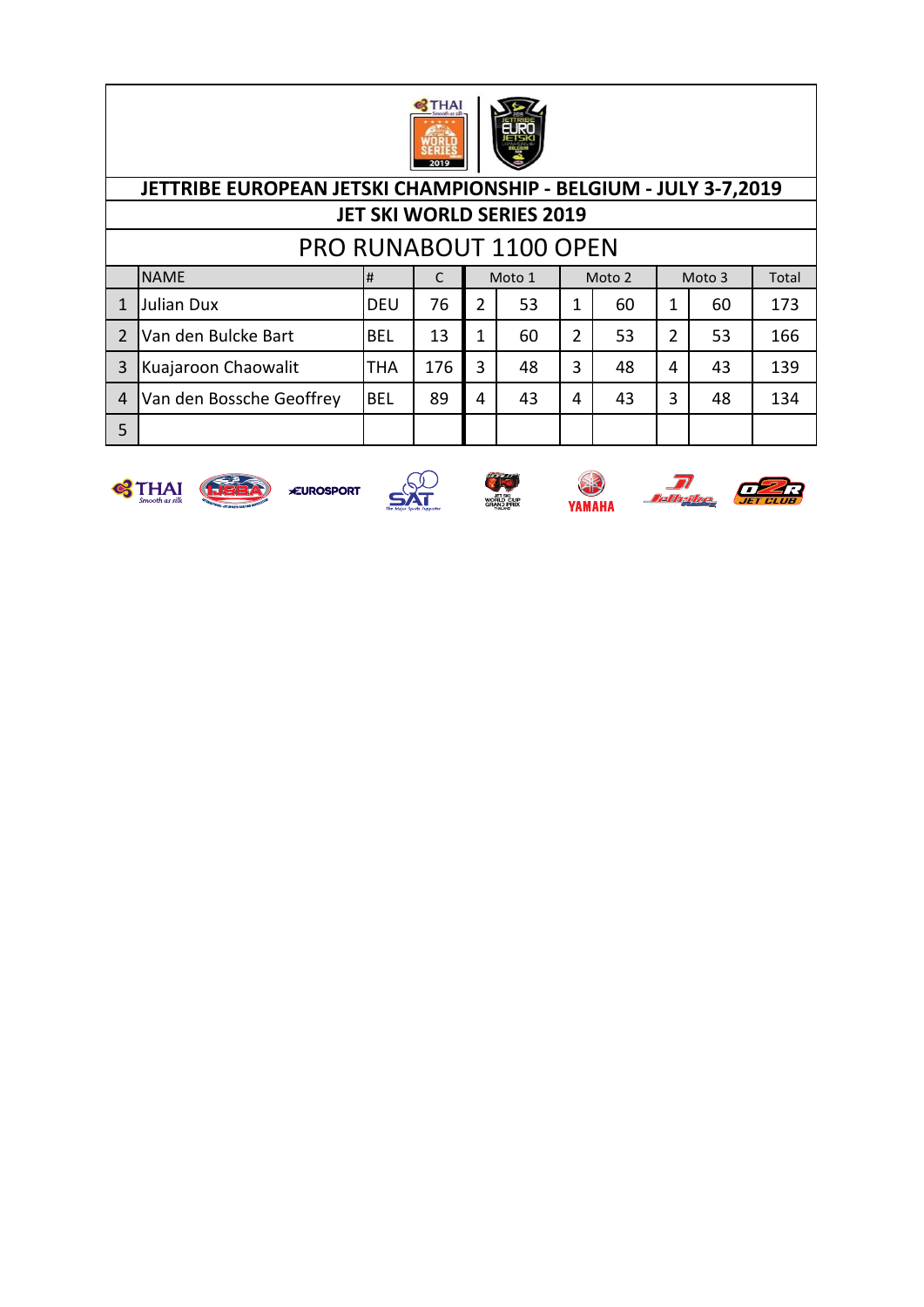

|                | JETTRIBE EUROPEAN JETSKI CHAMPIONSHIP - BELGIUM - JULY 3-7,2019<br><b>JET SKI WORLD SERIES 2019</b> |            |              |                |                         |                |            |                |            |       |  |  |  |
|----------------|-----------------------------------------------------------------------------------------------------|------------|--------------|----------------|-------------------------|----------------|------------|----------------|------------|-------|--|--|--|
|                |                                                                                                     |            |              |                |                         |                |            |                |            |       |  |  |  |
|                |                                                                                                     |            |              |                | <b>PRO-AM SKI STOCK</b> |                |            |                |            |       |  |  |  |
|                | <b>NAME</b>                                                                                         | #          | $\mathsf{C}$ |                | Moto 1                  |                | Moto 2     |                | Moto 3     | Total |  |  |  |
| $\mathbf{1}$   | Abdulla Alhamadi                                                                                    | <b>UAE</b> | 31           | $\mathbf{1}$   | 60                      | $\mathbf{1}$   | 60         | $\mathbf{1}$   | 60         | 180   |  |  |  |
| $\overline{2}$ | <b>Gurnot Wilfried</b>                                                                              | <b>FRA</b> | 140          | 6              | 36                      | 3              | 48         | $\overline{2}$ | 53         | 137   |  |  |  |
| 3              | Segers Phil                                                                                         | <b>BEL</b> | 16           | $\overline{2}$ | 53                      | $\overline{2}$ | 53         | 11             | 22         | 128   |  |  |  |
| 4              | Salem Al-Mutawa                                                                                     | <b>KWT</b> | 10           | 5              | 39                      | 5              | 39         | 4              | 43         | 121   |  |  |  |
| 5              | Sultan Alhammadi                                                                                    | <b>UAE</b> | 76           | 4              | 43                      | 4              | 43         | 12             | 20         | 106   |  |  |  |
| 6              | Klippenstein Mike                                                                                   | <b>CAN</b> | 9            | $\overline{7}$ | 33                      | 6              | 36         | 6              | 36         | 105   |  |  |  |
| $\overline{7}$ | Mollie Fearn                                                                                        | <b>GBR</b> | 41           | 8              | 30                      | 10             | 24         | 5              | 39         | 93    |  |  |  |
| 8              | <b>Steven Lopes</b>                                                                                 | <b>BEL</b> | 165          | 15             | 14                      | 11             | 22         | 3              | 48         | 84    |  |  |  |
| 9              | <b>Richard Gilbert</b>                                                                              | <b>GBR</b> | 85           | 10             | 24                      | 8              | 30         | 8              | 30         | 84    |  |  |  |
| 10             | Rui Sousa                                                                                           | PRT        | 92           | 3              | 48                      | 15             | 14         | 13             | 18         | 80    |  |  |  |
| 11             | <b>Mustan Min</b>                                                                                   | <b>KHM</b> | 3            | 13             | 18                      | $\overline{7}$ | 33         | 9              | 27         | 78    |  |  |  |
| 12             | Schena Andrea                                                                                       | <b>BEL</b> | 890          | 12             | 20                      | 13             | 18         | $\overline{7}$ | 33         | 71    |  |  |  |
| 13             | Severi Salonen                                                                                      | <b>FIN</b> | 77           | 9              | 27                      | 12             | 20         | 10             | 24         | 71    |  |  |  |
| 14             | <b>Oumoeut Saly</b>                                                                                 | <b>KHM</b> | 6            | 16             | 12                      | 9              | 27         | 14             | 16         | 55    |  |  |  |
| 15             | Kaspar Vindenes Olsen                                                                               | <b>NOR</b> | 60           | 14             | 16                      | 14             | 16         | 15             | <b>DNR</b> | 32    |  |  |  |
| 16             | Oliver Koch Hansen                                                                                  | <b>DNK</b> | 66           | 11             | 22                      | 16             | <b>DNR</b> | 16             | <b>DNR</b> | 22    |  |  |  |













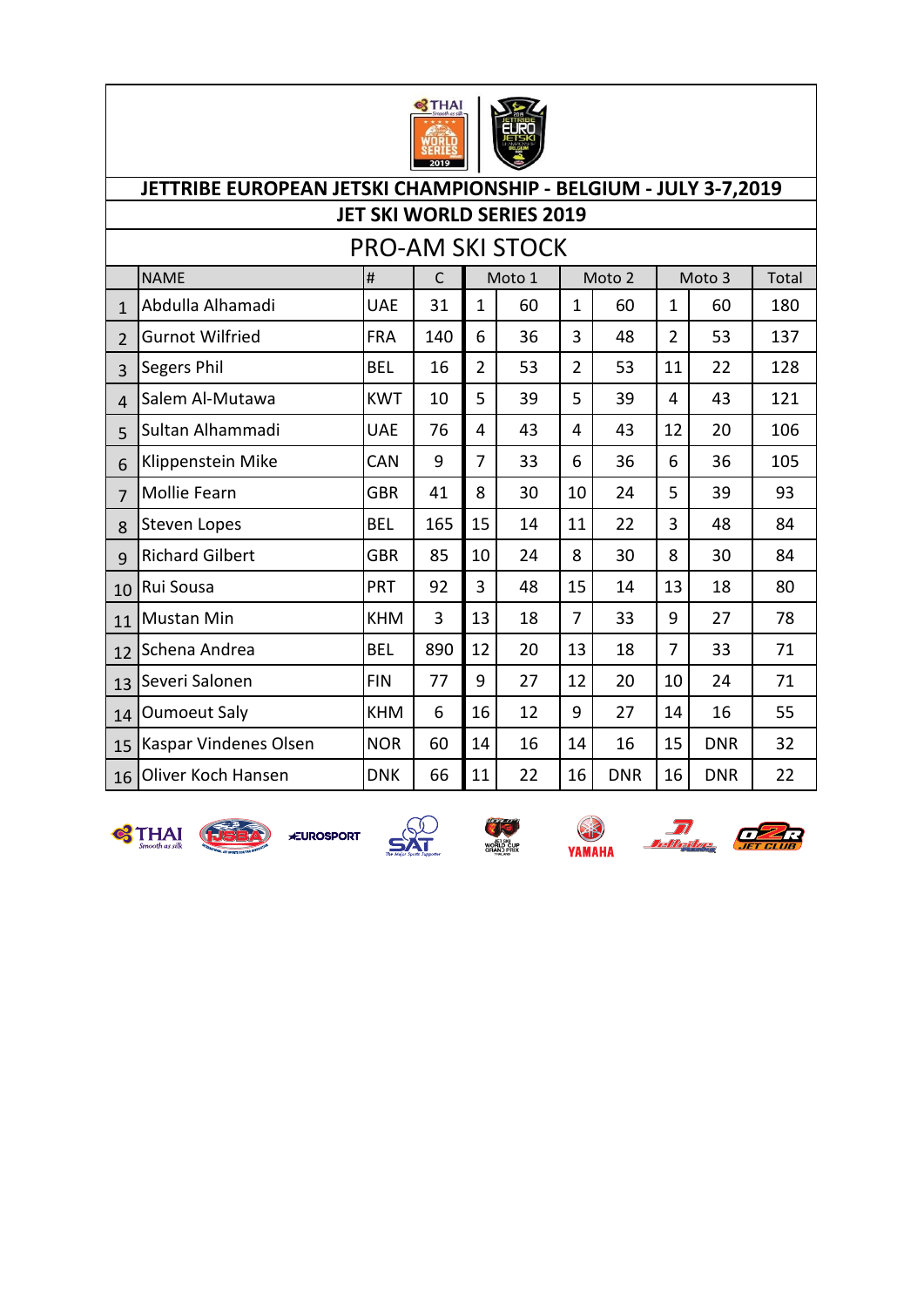

| <b>PRO SPORT GP</b>                            |                         |            |     |   |    |   |    |   |            |       |  |
|------------------------------------------------|-------------------------|------------|-----|---|----|---|----|---|------------|-------|--|
| <b>NAME</b><br>Moto 1<br>Moto 2<br>#<br>Moto 3 |                         |            |     |   |    |   |    |   |            | Total |  |
|                                                | <b>Christian Miller</b> | <b>GBR</b> | 17  |   | 60 | 2 | 53 | 1 | 60         | 173   |  |
| $\mathfrak{p}$                                 | <b>Timothy Atkinson</b> | <b>GBR</b> | 853 | 3 | 48 | 4 | 43 | 2 | 53         | 144   |  |
| 3                                              | Simon Belcher           | <b>GBR</b> | 111 | 2 | 53 | 3 | 48 | 4 | 43         | 144   |  |
| 4                                              | Jonathan Martin Marin   | <b>ESP</b> | 83  | 5 | 39 | 5 | 39 | 3 | 48         | 126   |  |
| 5                                              | Johichiroh Katako       | <b>JPN</b> | 76  | 4 | 43 | 1 | 60 | 5 | <b>DNR</b> | 103   |  |











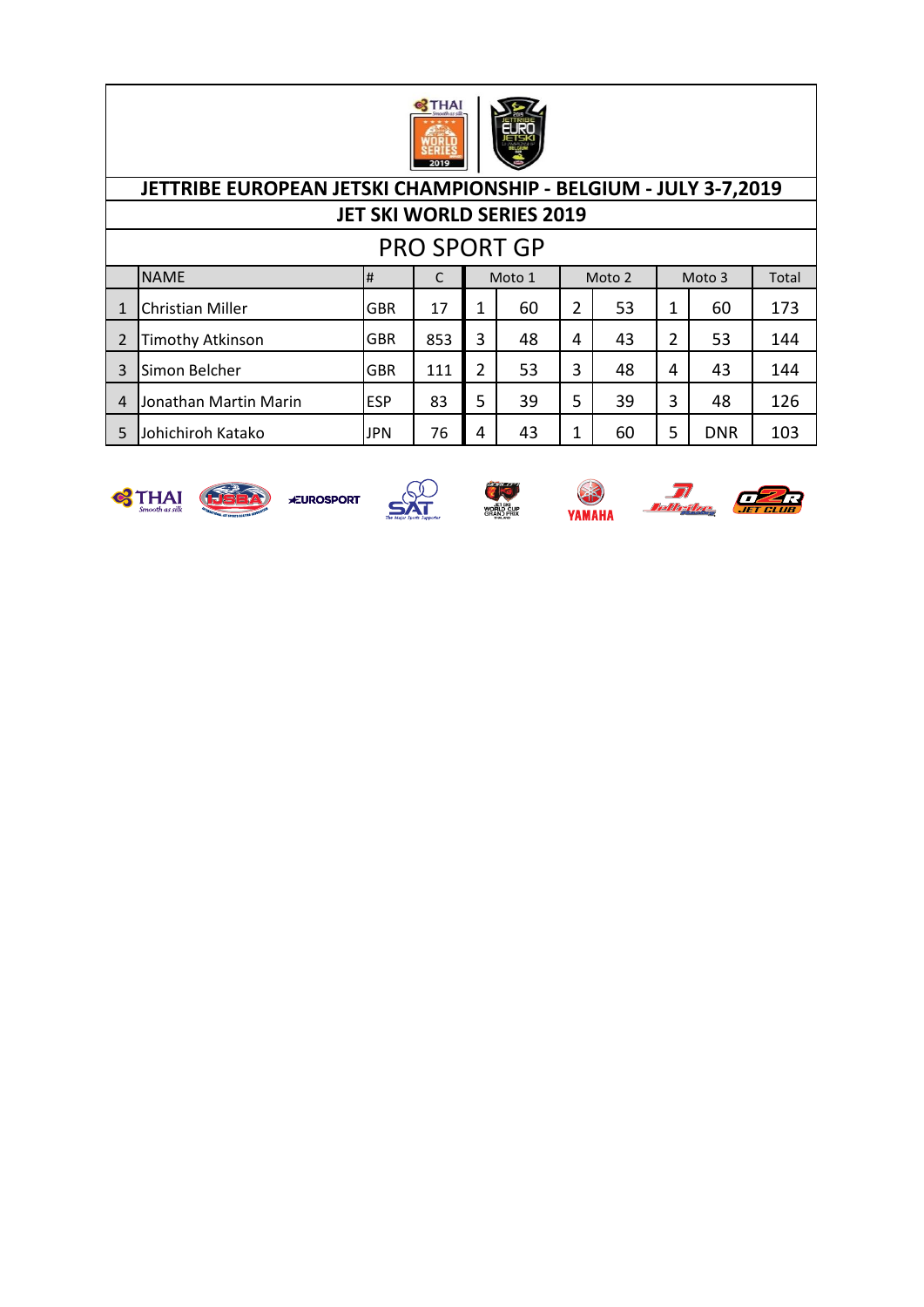

|                | JETTRIBE EUROPEAN JETSKI CHAMPIONSHIP - BELGIUM - JULY 3-7,2019<br>SKI LITES IJSBA PRO-AM |            |              |                |        |                |            |                |            |       |  |  |  |  |
|----------------|-------------------------------------------------------------------------------------------|------------|--------------|----------------|--------|----------------|------------|----------------|------------|-------|--|--|--|--|
|                |                                                                                           |            |              |                |        |                |            |                |            |       |  |  |  |  |
|                | <b>NAME</b>                                                                               | $\#$       | $\mathsf{C}$ |                | Moto 1 |                | Moto 2     |                | Moto 3     | Total |  |  |  |  |
| $\mathbf{1}$   | Lucy Gadsby                                                                               | GBR        | 8            | $\mathbf{1}$   | 60     | $\mathbf{1}$   | 60         | $\mathbf{1}$   | 60         | 180   |  |  |  |  |
| $\overline{2}$ | Dylan Lucht                                                                               | <b>FRA</b> | 437          | $\overline{2}$ | 53     | $\overline{2}$ | 53         | 3              | 48         | 154   |  |  |  |  |
| 3              | Drange Dag Martin                                                                         | <b>NOR</b> | 107          | 4              | 43     | 5              | 39         | $\overline{2}$ | 53         | 135   |  |  |  |  |
| 4              | Schena Andrea                                                                             | <b>BEL</b> | 890          | 6              | 36     | 6              | 36         | 5              | 39         | 111   |  |  |  |  |
| 5              | Reinaas Mattias                                                                           | <b>EST</b> | 328          | 3              | 48     | 19             | 6          | $\overline{4}$ | 43         | 97    |  |  |  |  |
| 6              | Bourgeois Alexandre                                                                       | <b>FRA</b> | 92           | 8              | 30     | 3              | 48         | 16             | 12         | 90    |  |  |  |  |
| $\overline{7}$ | Liseth Oliver                                                                             | <b>NOR</b> | 332          | 12             | 20     | 4              | 43         | 10             | 24         | 87    |  |  |  |  |
| 8              | Wietse Brackman                                                                           | <b>BEL</b> | 16           | 11             | 22     | 9              | 27         | 6              | 36         | 85    |  |  |  |  |
| 9              | <b>Geraerts Maxime</b>                                                                    | <b>BEL</b> | 23           | 10             | 24     | $\overline{7}$ | 33         | 9              | 27         | 84    |  |  |  |  |
| 10             | Severi Salonen                                                                            | <b>FIN</b> | 121          | 9              | 27     | 11             | 22         | 8              | 30         | 79    |  |  |  |  |
| 11             | Viljar Berntsen                                                                           | <b>NOR</b> | 83           | 15             | 14     | 10             | 24         | $\overline{7}$ | 33         | 71    |  |  |  |  |
| 12             | Jacobsen Martin                                                                           | <b>NOR</b> | 101          | 16             | 12     | 12             | 20         | 11             | 22         | 54    |  |  |  |  |
| 13             | Emil Milde                                                                                | <b>NOR</b> | 118          | 14             | 16     | 14             | 16         | 12             | 20         | 52    |  |  |  |  |
| 14             | <b>Errecart Anthony</b>                                                                   | <b>FRA</b> | 18           | 17             | 10     | 13             | 18         | 13             | 18         | 46    |  |  |  |  |
| 15             | Casey Leech                                                                               | <b>GBR</b> | 99           | 13             | 18     | 16             | 12         | 14             | 16         | 46    |  |  |  |  |
| 16             | Alexander Kalland                                                                         | <b>NOR</b> | 112          | 18             | 8      | 8              | 30         | 18             | 8          | 46    |  |  |  |  |
| 17             | Markus Erlach                                                                             | <b>AUT</b> | 100          | $\overline{7}$ | 33     | 18             | 8          | 19             | <b>DNR</b> | 41    |  |  |  |  |
| 18             | Oliver Koch Hansen                                                                        | <b>DNK</b> | 66           | 5              | 39     | 20             | <b>DNR</b> | 20             | <b>DNR</b> | 39    |  |  |  |  |
| 19             | <b>Keulers Debby</b>                                                                      | <b>NLD</b> | $\mathbf 1$  | 20             | 4      | 15             | 14         | 15             | 14         | 32    |  |  |  |  |
| 20             | Marlier Rémy                                                                              | <b>BEL</b> | 590          | 19             | 6      | 17             | 10         | 17             | 10         | 26    |  |  |  |  |









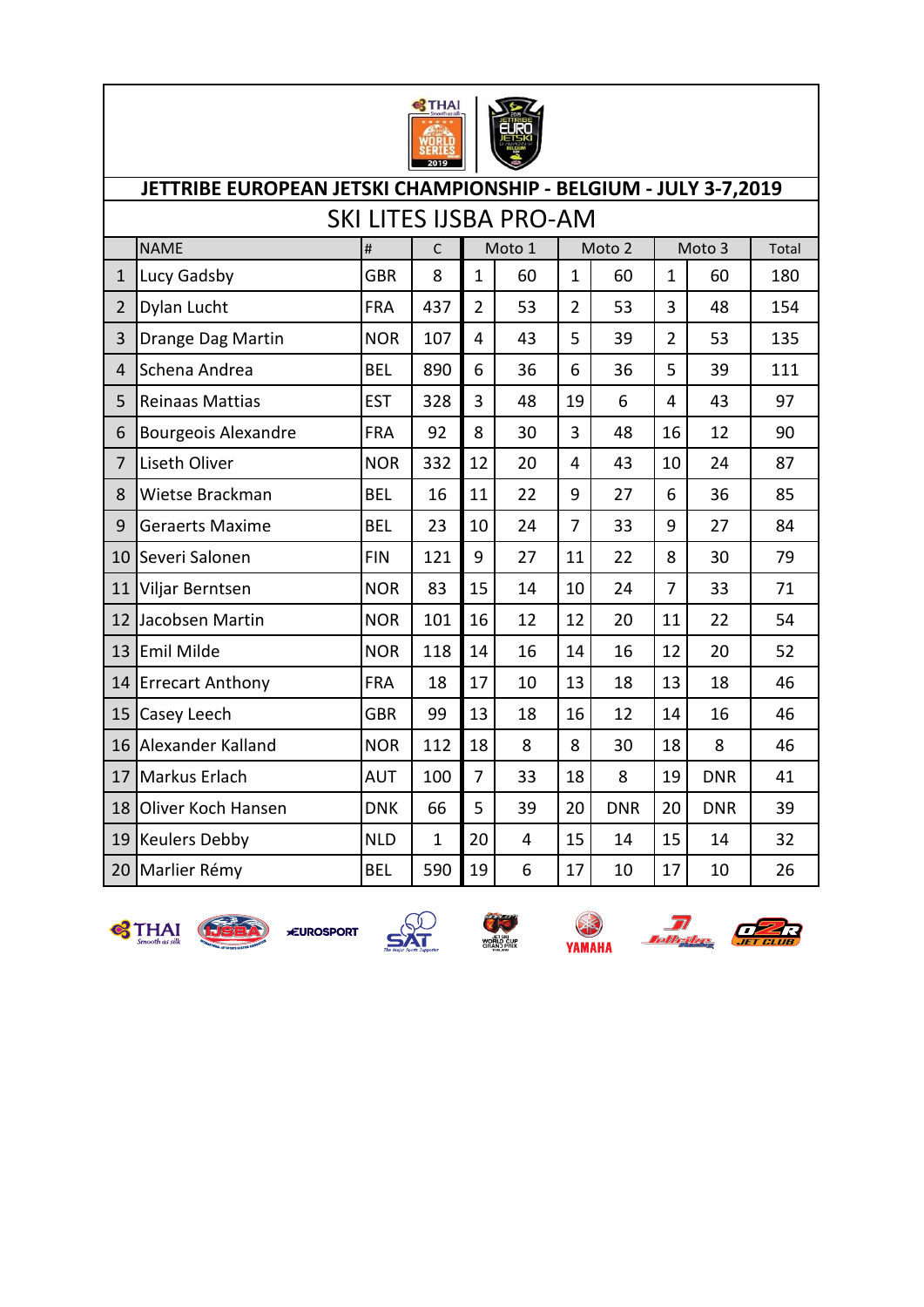

|                          |                         |            |     |                | <b>RUN PRO-AM STOCK</b> |                |            |                |            |       |
|--------------------------|-------------------------|------------|-----|----------------|-------------------------|----------------|------------|----------------|------------|-------|
|                          | <b>NAME</b>             | #          | C   |                | Moto 1                  |                | Moto 2     |                | Moto 3     | Total |
| 1                        | Simon Belcher           | GBR        | 111 | 6              | 36                      | 1              | 60         | 1              | 60         | 156   |
| $\overline{\phantom{a}}$ | Claerhout Bert          | <b>BEL</b> | 38  | 3              | 48                      | 3              | 48         | 3              | 48         | 144   |
| 3                        | <b>TROY SNYDER</b>      | <b>USA</b> | 158 | $\overline{2}$ | 53                      | $\overline{2}$ | 53         | 6              | 36         | 142   |
| $\overline{4}$           | Jay Reed                | <b>GBR</b> | 999 | 4              | 43                      | 4              | 43         | 4              | 43         | 129   |
| 5                        | Muelhausen Eric         | <b>DEU</b> | 277 | 1              | 60                      | 5              | DQ         | 5              | 39         | 99    |
| 6                        | Dimov Dejan             | <b>DEU</b> | 17  | 5              | 39                      | 6              | DQ         | $\overline{2}$ | 53         | 92    |
| 7                        | Khalied Suliman Almazmi | <b>UAE</b> | 16  | 7              | 33                      | 7              | <b>DNR</b> | 7              | <b>DNR</b> | 33    |
| 8                        | <b>Nicolas Chamand</b>  | <b>REU</b> | 9   | 8              | 30                      | 8              | <b>DNR</b> | 8              | <b>DNR</b> | 30    |
| 9                        | LE GALL MICKAEL         | <b>FRA</b> | 121 | 9              | DQ                      | 9              | <b>DNR</b> | 9              | <b>DNR</b> | 0     |
| 10                       | Norman Nammert          | <b>DEU</b> | 21  | 10             | <b>DNR</b>              | 10             | <b>DNR</b> | 10             | <b>DNR</b> | 0     |
| 11                       | Pope Phil               | <b>GBR</b> | 200 | 11             | DQ                      | 11             | <b>DNR</b> | 11             | <b>DNR</b> | 0     |











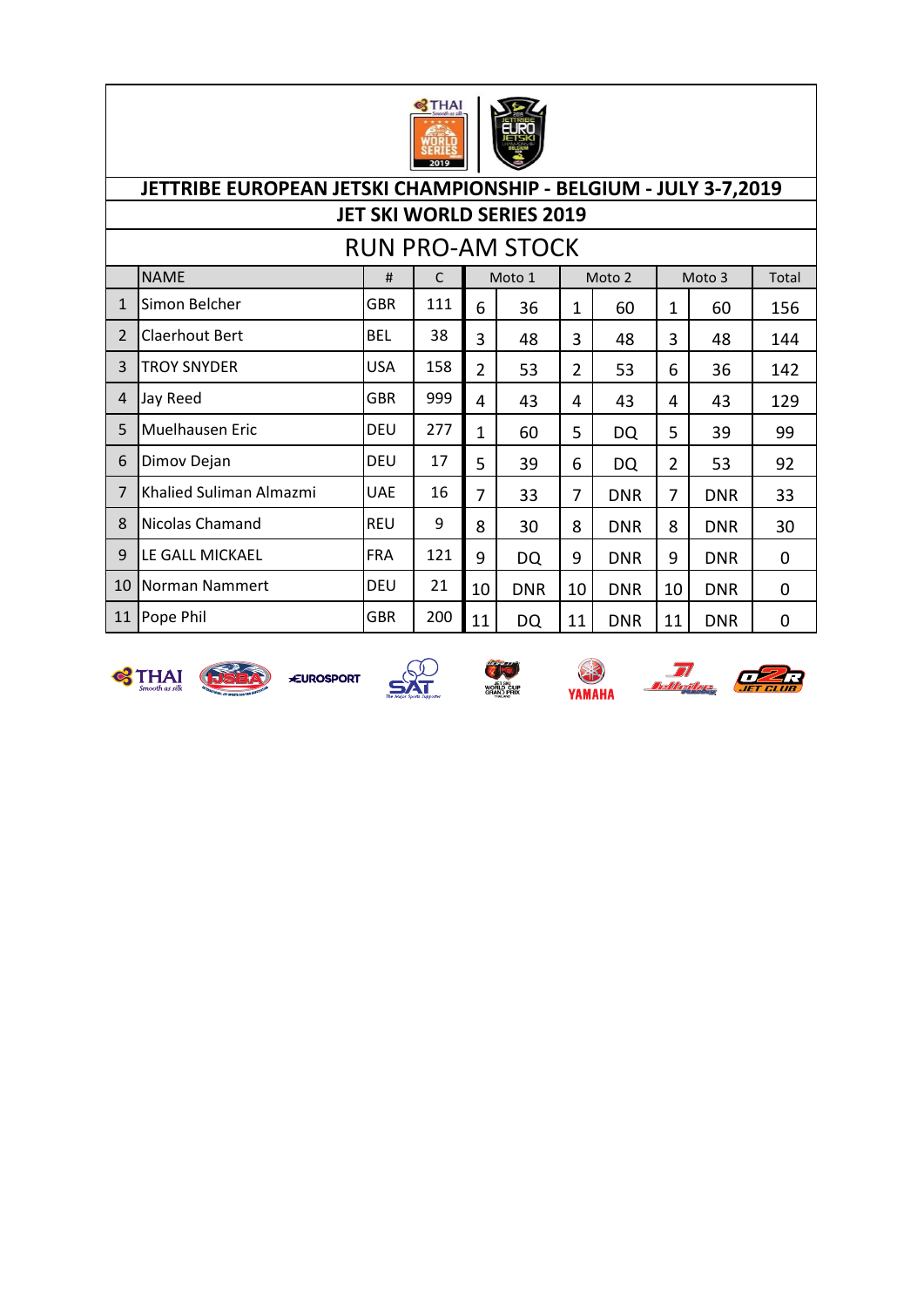

|                | <b>ENDURANCE</b><br><b>NAME</b><br>#<br>$\mathsf{C}$<br>Moto 1<br>Moto 2<br>Moto 3<br>Total |            |     |                |    |                |            |                |            |     |  |  |
|----------------|---------------------------------------------------------------------------------------------|------------|-----|----------------|----|----------------|------------|----------------|------------|-----|--|--|
|                |                                                                                             |            |     |                |    |                |            |                |            |     |  |  |
| $\mathbf{1}$   | Pastorello Jean-Bruno                                                                       | <b>FRA</b> | 8   | 1              | 60 | 1              | 60         | 1              | 60         | 180 |  |  |
| $\mathcal{P}$  | Jordi Tomas                                                                                 | <b>ESP</b> | 99  | 3              | 48 | 4              | 43         | 5              | 39         | 130 |  |  |
| $\overline{3}$ | <b>Chamand Nicolas</b>                                                                      | <b>REU</b> | 9   | 7              | 33 | $\overline{2}$ | 53         | 4              | 43         | 129 |  |  |
| 4              | Klippenstein Mike                                                                           | CAN        | 212 | 5              | 39 | 7              | 33         | $\overline{2}$ | 53         | 125 |  |  |
| 5              | <b>Filipe Filipe</b>                                                                        | <b>PRT</b> | 12  | 12             | 20 | 3              | 48         | 3              | 48         | 116 |  |  |
| 6              | Vangansbeek Claude                                                                          | <b>BEL</b> | 88  | 6              | 36 | 5              | 39         | 6              | 36         | 111 |  |  |
| $\overline{7}$ | Thömke Christian                                                                            | <b>DEU</b> | 79  | 8              | 30 | 6              | 36         | 7              | 33         | 99  |  |  |
| 8              | <b>Benoit Maxime</b>                                                                        | <b>FRA</b> | 6   | 4              | 43 | 8              | 30         | 8              | <b>DNR</b> | 73  |  |  |
| 9              | Le Gall Michael                                                                             | <b>FRA</b> | 121 | $\overline{2}$ | 53 | 10             | <b>DNR</b> | 9              | <b>DNR</b> | 53  |  |  |
| 10             | Pope Phil                                                                                   | <b>GBR</b> | 200 | 10             | 24 | 9              | 27         | 10             | <b>DNR</b> | 51  |  |  |
| 11             | Ikoma Jun                                                                                   | JPN        | 86  | 9              | 27 | 11             | <b>DNR</b> | 11             | <b>DNR</b> | 27  |  |  |
| 12             | <b>Equin Olivier</b>                                                                        | <b>FRA</b> | 444 | 11             | 22 | 12             | <b>DNR</b> | 12             | <b>DNR</b> | 22  |  |  |
|                |                                                                                             |            |     |                |    |                |            |                |            |     |  |  |



 $\mathbf{R}$   $\mathbf{R}$   $\mathbf{R}$ 







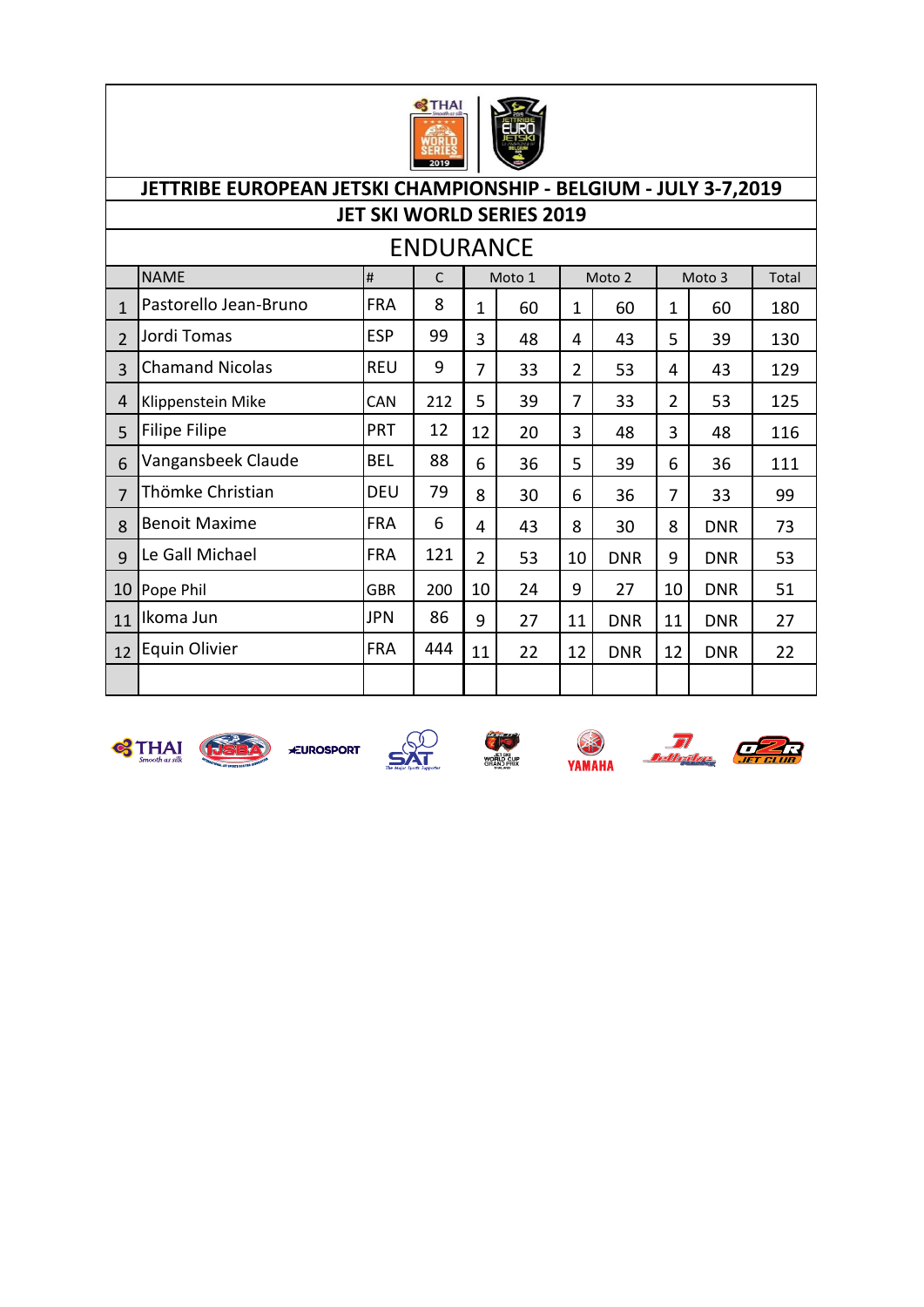

|                | JETTRIBE EUROPEAN JETSKI CHAMPIONSHIP - BELGIUM - JULY 3-7,2019 |            |    |   |                                  |   |    |   |    |     |  |  |  |
|----------------|-----------------------------------------------------------------|------------|----|---|----------------------------------|---|----|---|----|-----|--|--|--|
|                |                                                                 |            |    |   | <b>REC JUNIORS STOCK 11 - 13</b> |   |    |   |    |     |  |  |  |
|                | <b>NAME</b><br>Moto 1<br>Moto 2<br>Moto 3<br>Total<br>#         |            |    |   |                                  |   |    |   |    |     |  |  |  |
|                | Vlassenroot Vann                                                | <b>BEL</b> | 55 | 1 | 60                               | 1 | 60 | 1 | 60 | 180 |  |  |  |
| $\mathcal{P}$  | Ahmed Al Hammadi                                                | <b>UAE</b> | 85 | 2 | 53                               | 4 | 43 | 2 | 53 | 149 |  |  |  |
| 3              | <b>Wittling Nils</b>                                            | <b>DEU</b> | 15 | 4 | 43                               | 2 | 53 | 3 | 48 | 144 |  |  |  |
| $\overline{4}$ | Dimov Michelle                                                  | <b>DEU</b> | 19 | 3 | 48                               | 3 | 48 | 4 | 43 | 139 |  |  |  |
| 5              | Reichardt, Maddox                                               | <b>DEU</b> | 66 | 5 | DQ                               | 5 | DQ | 5 | DQ | 0   |  |  |  |













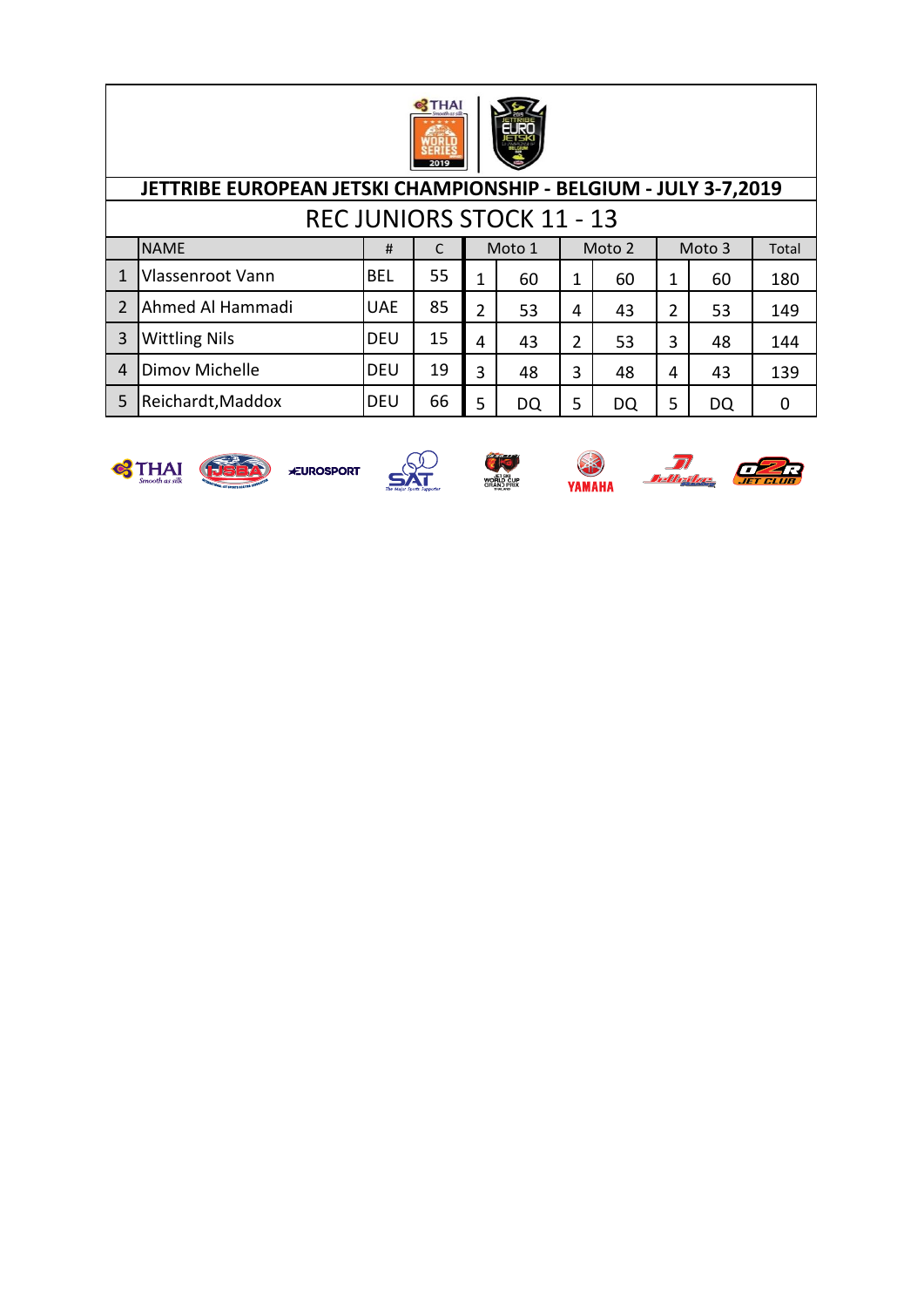

|                | JETTRIBE EUROPEAN JETSKI CHAMPIONSHIP - BELGIUM - JULY 3-7,2019 |            |                |                |        |                |            |                |            |       |  |  |  |  |
|----------------|-----------------------------------------------------------------|------------|----------------|----------------|--------|----------------|------------|----------------|------------|-------|--|--|--|--|
|                | <b>SKI JUNIORS LITES 13-15</b>                                  |            |                |                |        |                |            |                |            |       |  |  |  |  |
|                | <b>NAME</b>                                                     | #          | C              |                | Moto 1 |                | Moto 2     |                | Moto 3     | Total |  |  |  |  |
| $\mathbf{1}$   | Lucy Gadsby                                                     | GBR        | 8              | 3              | 48     | $\mathbf{1}$   | 60         | 1              | 60         | 168   |  |  |  |  |
| $\overline{2}$ | Drange, Dag Martin                                              | <b>NOR</b> | 107            | $\overline{2}$ | 53     | $\overline{2}$ | 53         | $\overline{2}$ | 53         | 159   |  |  |  |  |
| 3              | <b>Reinaas Mattias</b>                                          | <b>EST</b> | 328            | $\mathbf{1}$   | 60     | 6              | 36         | 3              | 48         | 144   |  |  |  |  |
| 4              | Liseth Theodor                                                  | <b>NOR</b> | 332            | 4              | 43     | 4              | 43         | 5              | 39         | 125   |  |  |  |  |
| 5              | Pichon Matheo                                                   | <b>FRA</b> | 28             | 11             | 22     | 3              | 48         | 4              | 43         | 113   |  |  |  |  |
| 6              | Beaumer Julien                                                  | <b>USA</b> | 98             | 5              | 39     | 14             | 16         | 6              | 36         | 91    |  |  |  |  |
| $\overline{7}$ | Martin M Jacobsen                                               | <b>NOR</b> | 101            | 7              | 33     | 10             | 24         | $\overline{7}$ | 33         | 90    |  |  |  |  |
| 8              | Mezière Mathys                                                  | <b>FRA</b> | $\overline{7}$ | 14             | 16     | 5              | 39         | 9              | 27         | 82    |  |  |  |  |
| 9              | Hoeke Daan                                                      | <b>NED</b> | 12             | 9              | 27     | $\overline{7}$ | 33         | 11             | 22         | 82    |  |  |  |  |
| 10             | Lauri Ander-Hubert                                              | <b>EST</b> | 11             | 8              | 30     | 9              | 27         | 13             | 18         | 75    |  |  |  |  |
| 11             | Salonen Severi                                                  | <b>FIN</b> | 121            | 10             | 24     | 12             | 20         | 8              | 30         | 74    |  |  |  |  |
| 12             | Drange, Benedicte                                               | <b>NOR</b> | 105            | 6              | 36     | 8              | 30         | 14             | <b>DNR</b> | 66    |  |  |  |  |
| 13             | Emil Milde                                                      | <b>NOR</b> | 118            | 13             | 18     | 13             | 18         | 10             | 24         | 60    |  |  |  |  |
| 14             | Kristoffer Kalland                                              | <b>NOR</b> | 113            | 12             | 20     | 15             | <b>DNR</b> | 12             | 20         | 40    |  |  |  |  |
| 15             | Ahmed Al Hammadi                                                | <b>UAE</b> | 55             | 15             | 14     | 11             | 22         | 15             | <b>DNR</b> | 36    |  |  |  |  |













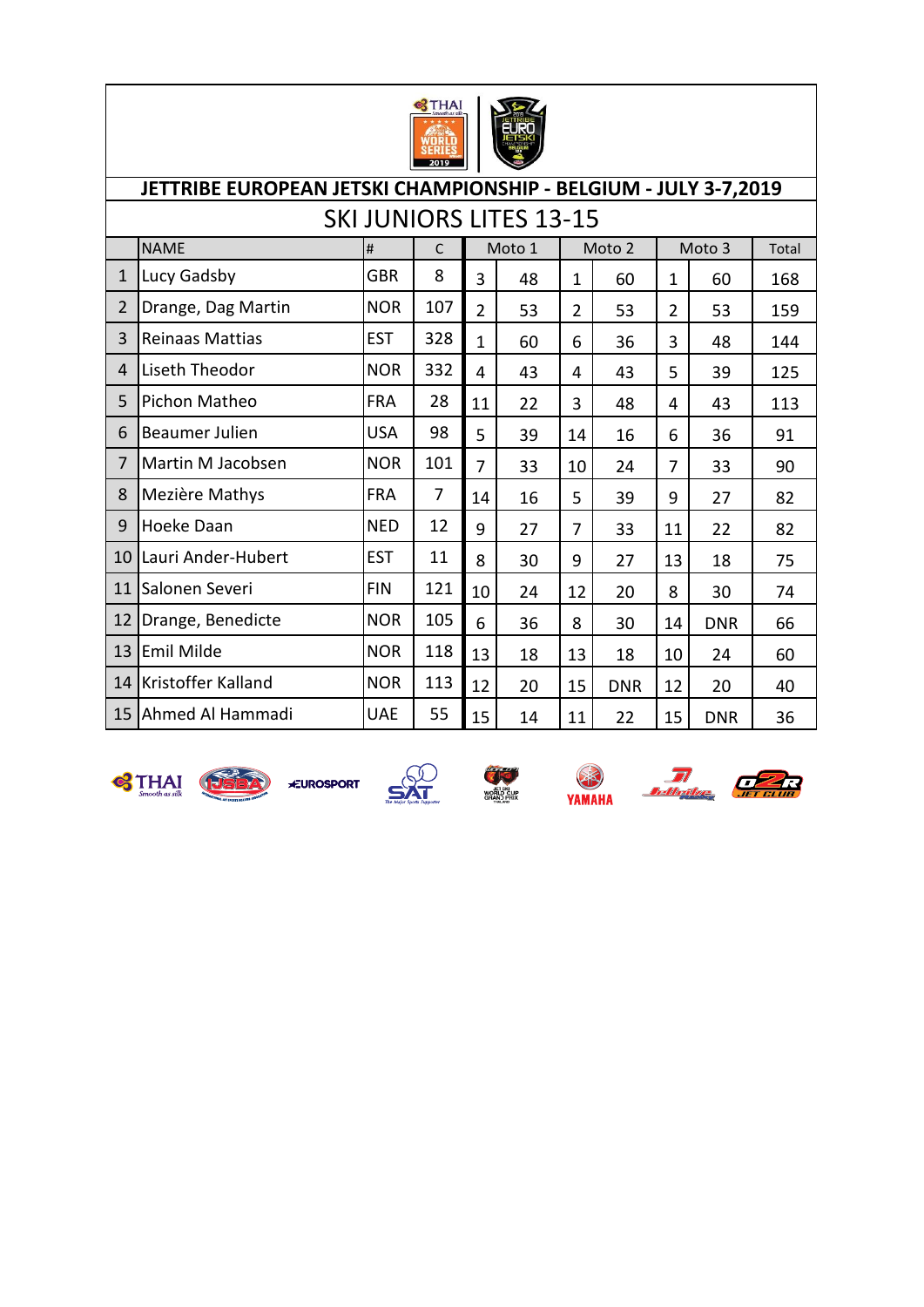

|                |                       |            |     |                | <b>RUN NOVICE STOCK</b> |   |            |   |            |       |
|----------------|-----------------------|------------|-----|----------------|-------------------------|---|------------|---|------------|-------|
|                | <b>NAME</b>           | #          |     |                | Moto 1                  |   | Moto 2     |   | Moto 3     | Total |
| $\mathbf{1}$   | Manea Almarzoogi      | <b>UAE</b> | 13  | 4              | 43                      | 1 | 60         | 1 | 60         | 163   |
| $\overline{2}$ | Guzowski Damian       | <b>DEU</b> | 10  | $\mathbf{1}$   | 60                      | 5 | 39         | 2 | 53         | 152   |
| 3              | Arvydas Pecatauskas   | LTU        | 717 | 7              | 33                      | 2 | 53         | 3 | 48         | 134   |
| $\overline{4}$ | <b>Winkelmans Tim</b> | <b>BEL</b> | 158 | 5              | 39                      | 3 | 48         | 6 | 36         | 123   |
| 3              | Bole Kārlis           | <b>LVA</b> | 12  | 6              | 36                      | 4 | 43         | 4 | 43         | 122   |
| 6              | Eduardo Ruben Lopez   | <b>ARG</b> | 55  | 8              | 30                      | 6 | 36         | 5 | 39         | 105   |
| $\overline{7}$ | <b>Benoit Maxime</b>  | <b>FRA</b> | 6   | 3              | 48                      | 7 | 33         | 7 | <b>DNR</b> | 81    |
| 8              | Abubaker Nasser       | <b>UAE</b> | 16  | $\overline{2}$ | 53                      | 8 | <b>DNR</b> | 8 | <b>DNR</b> | 53    |
| 9              | <b>OLIVIER EQUIN</b>  | <b>FRA</b> | 444 | 9              | DQ                      | 9 | <b>DNR</b> | 9 | <b>DNR</b> | 0     |











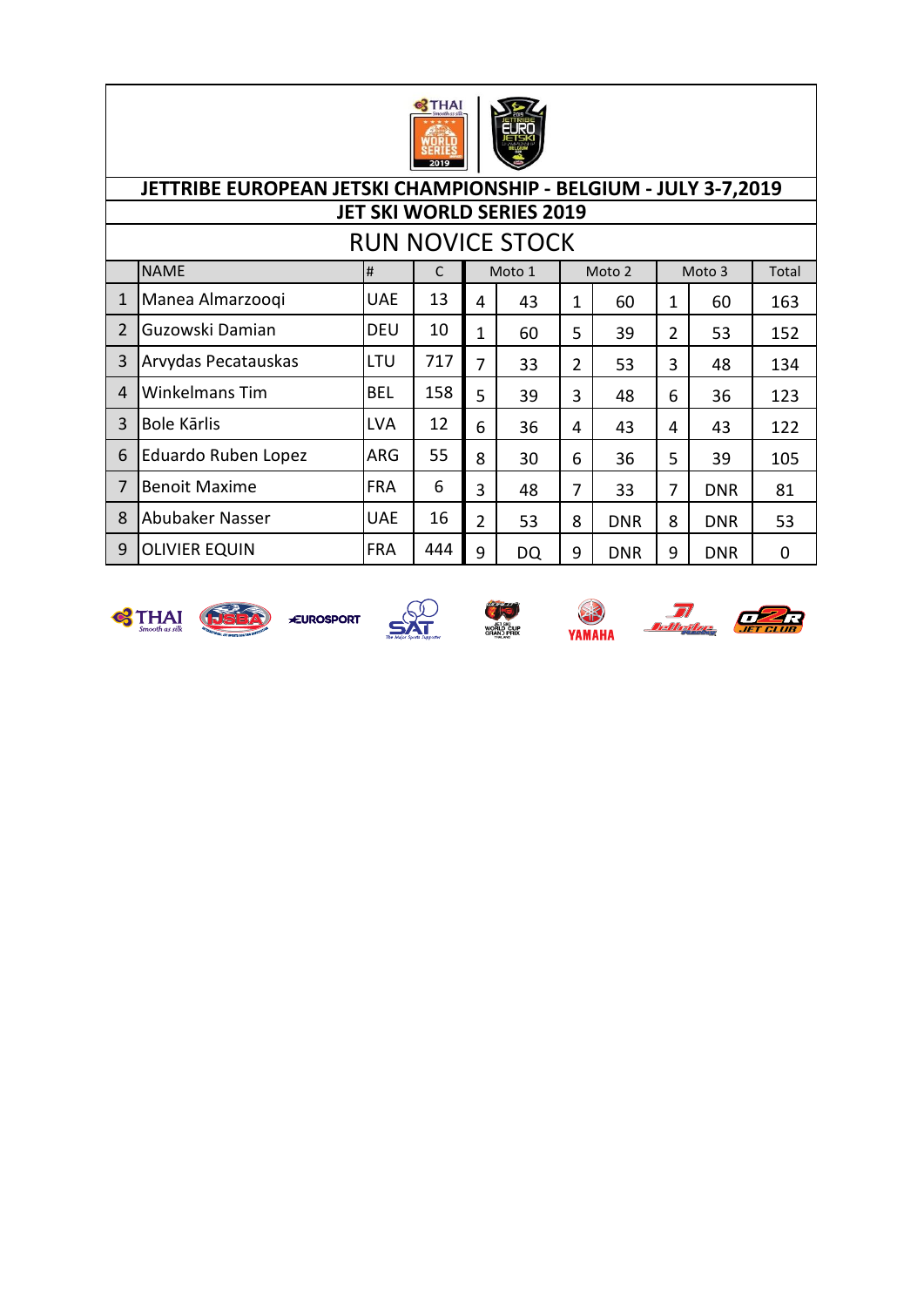

### NAME # C Total 1 Sam Wilson GBR | 8 | 1 | 60 | 1 | 60 | 2 | 53 | 173 2 Hoeke Luuk NED | 12 | 2 | 53 | 2 | 53 | 1 | 60 | 166 3 Hoeke Bram NED | 11 | 3 | 48 | 3 | 48 | 3 | 48 | 144 SKI JUNIOR STOCK 10 - 12 Moto 1 Moto 2 Moto 3 **JETTRIBE EUROPEAN JETSKI CHAMPIONSHIP - BELGIUM - JULY 3-7,2019**



**EUROSPORT** 









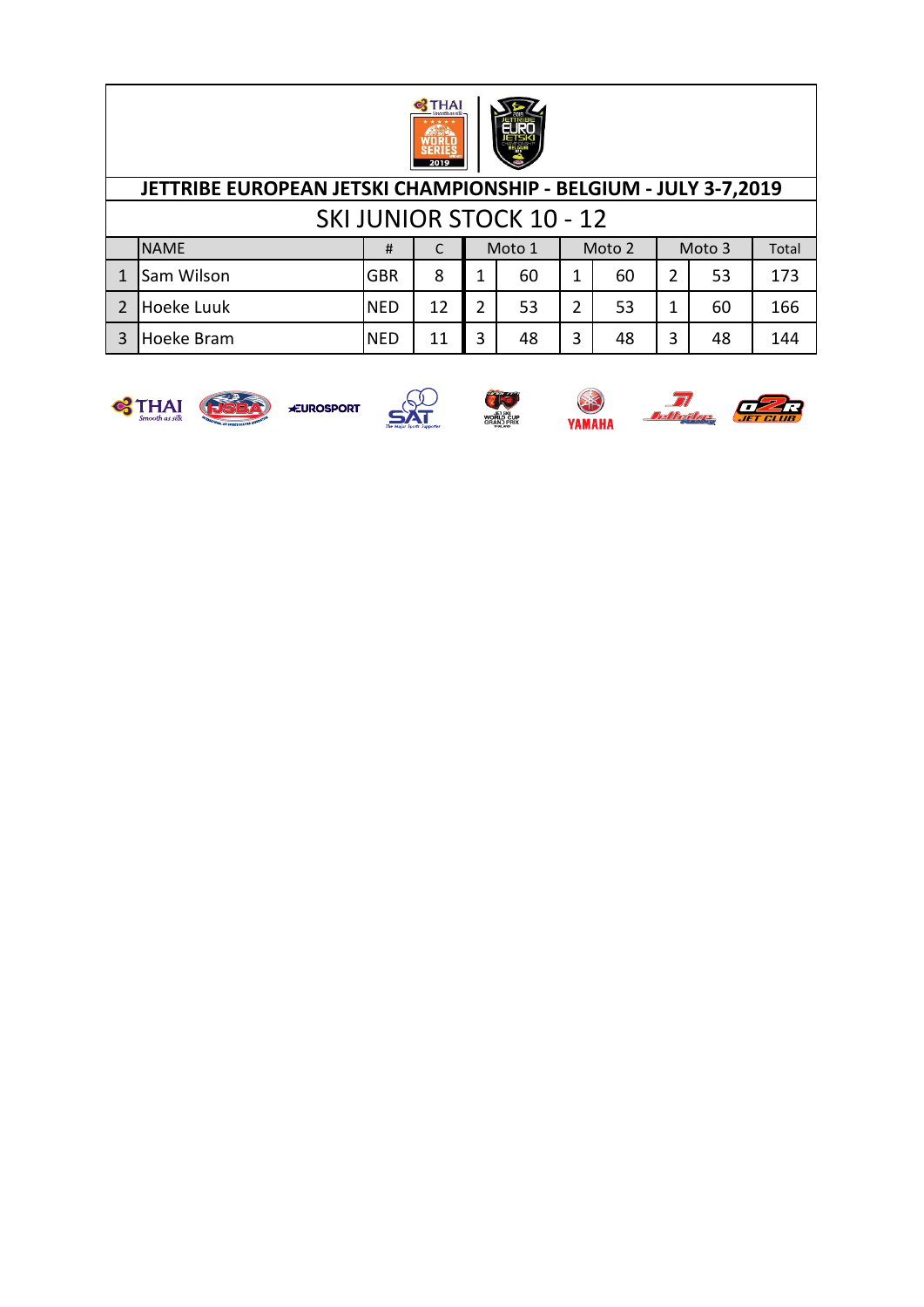

|                | JETTRIBE EUROPEAN JETSKI CHAMPIONSHIP - BELGIUM - JULY 3-7,2019 |            |                        |                |                         |                |            |                |            |     |  |  |
|----------------|-----------------------------------------------------------------|------------|------------------------|----------------|-------------------------|----------------|------------|----------------|------------|-----|--|--|
|                |                                                                 |            |                        |                | <b>SKI NOVICE LITES</b> |                |            |                |            |     |  |  |
|                | <b>NAME</b>                                                     | $\#$       | Moto 1<br>$\mathsf{C}$ |                |                         | Moto 2         |            | Moto 3         | Total      |     |  |  |
| $\mathbf{1}$   | Sylvester Robin                                                 | <b>FRA</b> | 148                    | $\mathbf{1}$   | 60                      | 6              | 36         | $\mathbf{1}$   | 60         | 156 |  |  |
| $\overline{2}$ | Christina Mahringer.                                            | AUT        | 911                    | $\overline{2}$ | 53                      | $\mathbf{1}$   | 60         | 8              | 30         | 143 |  |  |
| 3              | Van Reybroeck Michael                                           | <b>BEL</b> | 30                     | 3              | 48                      | $\overline{2}$ | 53         | 5              | 39         | 140 |  |  |
| $\overline{4}$ | Joan Sevil                                                      | <b>ESP</b> | 88                     | 4              | 43                      | 4              | 43         | 3              | 48         | 134 |  |  |
| 5              | Jessica Chavanne                                                | <b>FRA</b> | 39                     | 5              | 39                      | $\overline{7}$ | 33         | $\overline{2}$ | 53         | 125 |  |  |
| 6              | Lagardere Bruno                                                 | <b>FRA</b> | 821                    | 15             | 14                      | 3              | 48         | 4              | 43         | 105 |  |  |
| $\overline{7}$ | Salonen Tuomas                                                  | <b>FIN</b> | 200                    | 13             | 18                      | 5              | 39         | $\overline{7}$ | 33         | 90  |  |  |
| 8              | <b>DEFAYS</b> pierre                                            | <b>BEL</b> | 17                     | 6              | 36                      | 13             | 18         | 10             | 24         | 78  |  |  |
| 9              | Benjamin Berti                                                  | <b>BEL</b> | 38                     | 10             | 24                      | 8              | 30         | 11             | 22         | 76  |  |  |
| 10             | Lucas Kragh                                                     | <b>DNK</b> | $\overline{7}$         | 12             | 20                      | 9              | 27         | 9              | 27         | 74  |  |  |
| 11             | <b>Wilmart Nicolas</b>                                          | <b>BEL</b> | 9                      | 8              | 30                      | 10             | 24         | 13             | 18         | 72  |  |  |
| 12             | <b>Gex Brandon</b>                                              | <b>CHE</b> | 10                     | 16             | 12                      | 11             | 22         | 6              | 36         | 70  |  |  |
| 13             | Jaumaotte Damien                                                | <b>BEL</b> | 3                      | 9              | 27                      | 12             | 20         | 15             | 14         | 61  |  |  |
| 14             | Gregory Branchini                                               | <b>CHE</b> | $\overline{2}$         | $\overline{7}$ | 33                      | 17             | 10         | 16             | 12         | 55  |  |  |
| 15             | Slijpen carmen.                                                 | <b>NED</b> | 26                     | 11             | 22                      | 16             | 12         | 14             | 16         | 50  |  |  |
| 16             | Elodie Eeckhout.                                                | <b>BEL</b> | 24                     | 14             | 16                      | 15             | 14         | 18             | 8          | 38  |  |  |
| 17             | Valerii Doaha                                                   | <b>UKR</b> | 99                     | 19             | <b>DNR</b>              | 14             | 16         | 12             | 20         | 36  |  |  |
| 18             | Van Droogenbroeck Kaï.                                          | <b>BEL</b> | 91                     | 17             | 10                      | 18             | 8          | 17             | 10         | 28  |  |  |
| 19             | Van Bever Jean-Marc                                             | <b>BEL</b> | 64                     | 18             | 8                       | 19             | <b>DNR</b> | 19             | <b>DNR</b> | 8   |  |  |











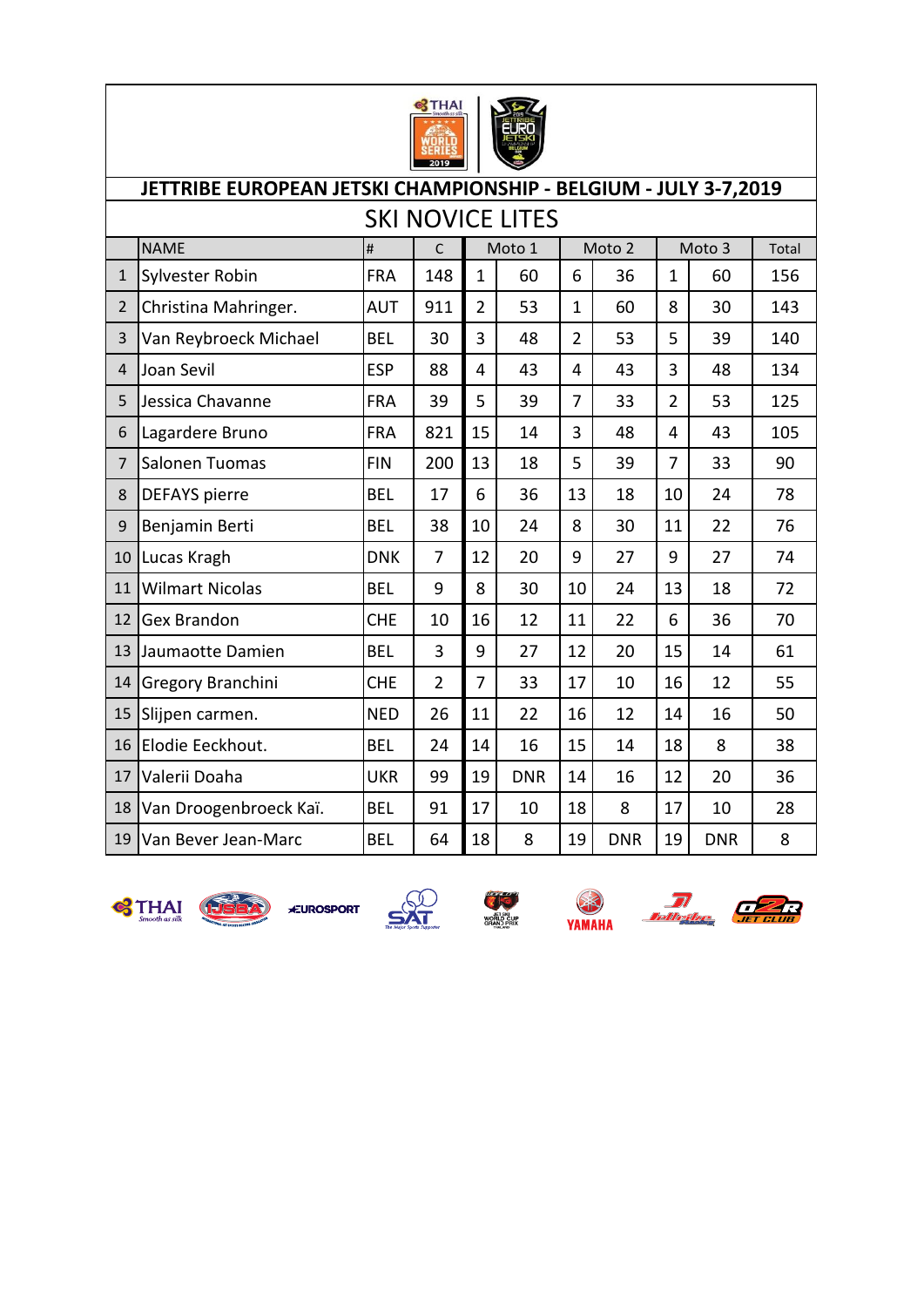

|                | JETTRIBE EUROPEAN JETSKI CHAMPIONSHIP - BELGIUM - JULY 3-7,2019 |            |     |                |    |                |    |   |            |     |  |  |
|----------------|-----------------------------------------------------------------|------------|-----|----------------|----|----------------|----|---|------------|-----|--|--|
|                | <b>SKI JUNIORS LITES 10-12</b>                                  |            |     |                |    |                |    |   |            |     |  |  |
|                | <b>NAME</b><br>Moto 1<br>Moto 2<br>Moto 3<br>#<br>C<br>Total    |            |     |                |    |                |    |   |            |     |  |  |
| $\mathbf{1}$   | Lauri Ander-Hubert                                              | <b>EST</b> | 111 | $\overline{2}$ | 53 | $\mathbf 1$    | 60 | 2 | 53         | 166 |  |  |
| 2              | Sam Wilson                                                      | <b>GBR</b> | 68  | 1              | 60 | 4              | 43 | 1 | 60         | 163 |  |  |
| 3              | Luuk Hoeke                                                      | <b>NED</b> | 10  | 3              | 48 | $\overline{2}$ | 53 | 3 | 48         | 149 |  |  |
| 4              | Yoni hamelin                                                    | <b>BEL</b> | 99  | 4              | 43 | 3              | 48 | 4 | 43         | 134 |  |  |
| 5              | Hansen Mads                                                     | <b>DNK</b> | 1   | 5              | 39 | 5              | 39 | 6 | 36         | 114 |  |  |
| 6              | <b>Bram Hoeke</b>                                               | <b>NED</b> | 11  | 6              | 36 | 6              | 36 | 5 | 39         | 111 |  |  |
| $\overline{7}$ | <b>Rashed Salem</b>                                             | <b>UAE</b> | 55  | 8              | 30 | 7              | 33 | 8 | 30         | 93  |  |  |
| 8              | <b>Sten Marten Villenthal</b>                                   | <b>EST</b> | 22  | 9              | DQ | 8              | 30 | 7 | 33         | 63  |  |  |
| 9              | Hamed Alhammadi                                                 | <b>UAE</b> | 100 | 7              | 33 | 9              | DQ | 9 | <b>DNR</b> | 33  |  |  |











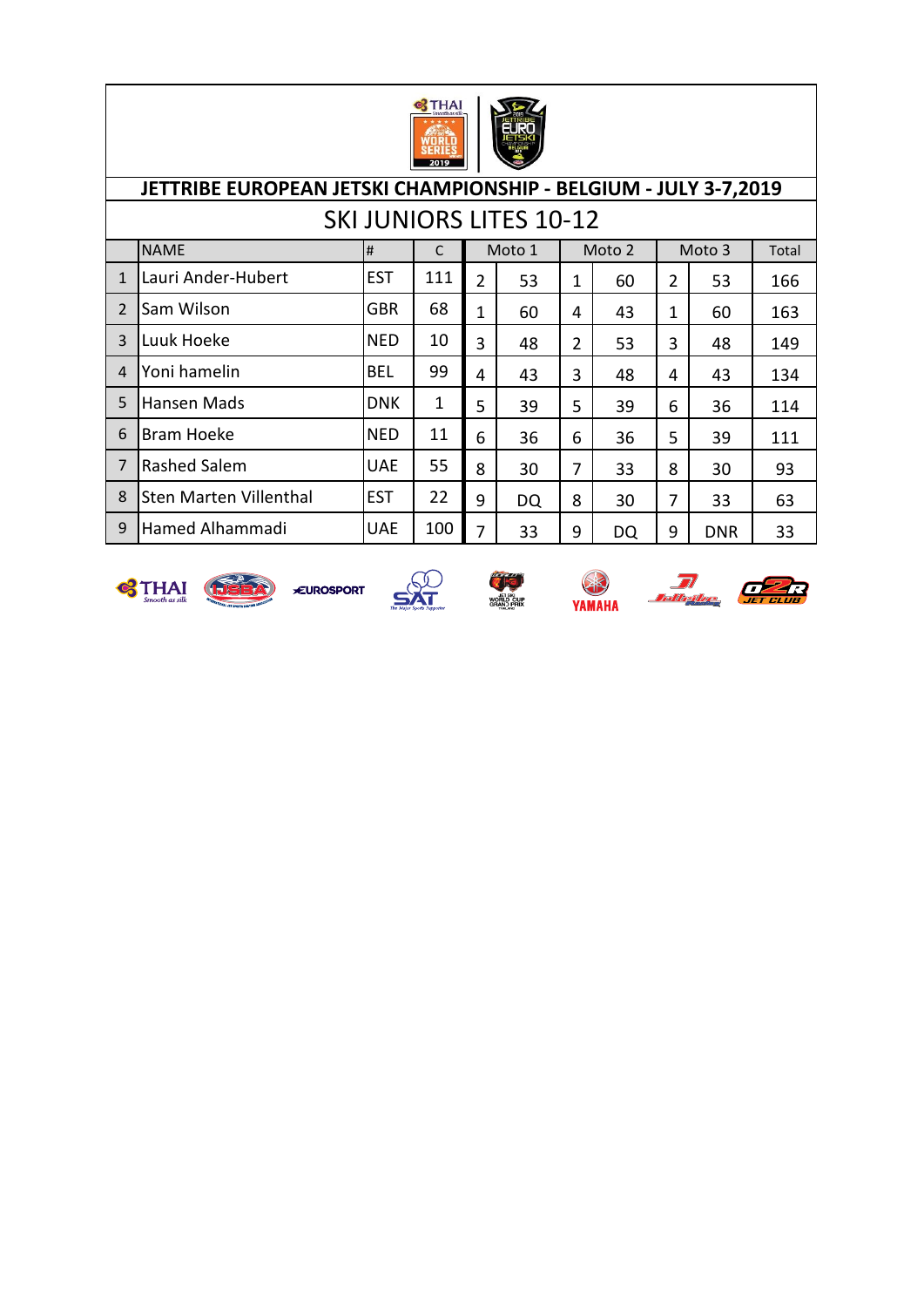

# SKI JUNIORS STOCK 13-15

|                | <b>NAME</b>          | #          |    |                | Moto 1 |   | Moto 2     |   | Moto 3     | Total |
|----------------|----------------------|------------|----|----------------|--------|---|------------|---|------------|-------|
|                | Salonen Severi       | <b>FIN</b> | 77 | $\overline{2}$ | 53     | 1 | 60         | 1 | 60         | 173   |
| $\overline{2}$ | Hoeke Daan           | <b>NED</b> | 12 | 1              | 60     | 2 | 53         | 2 | 53         | 166   |
| 3              | Liseth Theodor       | <b>NOR</b> | 60 | 4              | 43     | 3 | 48         | 5 | 39         | 130   |
| 4              | Molee Tanawin        | <b>THA</b> | 6  | 6              | 36     | 4 | 43         | 3 | 48         | 127   |
| 5              | <b>Tanawid Molee</b> | <b>THA</b> | 3  | 5              | 39     | 5 | 39         | 4 | 43         | 121   |
| 6              | Beaumer Julien       | <b>USA</b> | 16 | 3              | 48     | 6 | <b>DNR</b> | 6 | <b>DNR</b> | 48    |











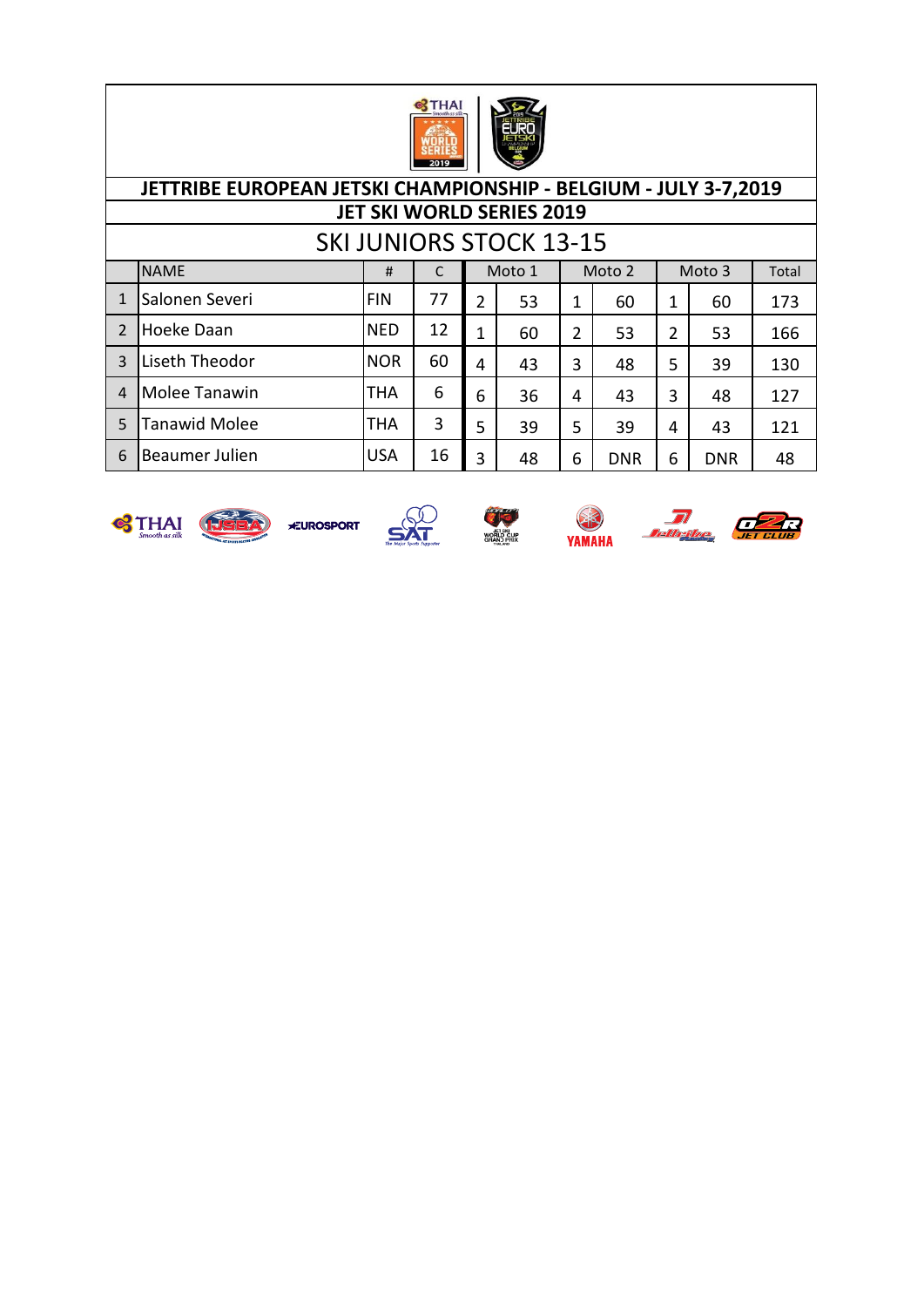

| <b>SKI NOVICE STOCK</b>                        |            |     |   |    |   |    |   |    |       |  |
|------------------------------------------------|------------|-----|---|----|---|----|---|----|-------|--|
| <b>NAME</b><br>Moto 1<br>Moto 3<br>Moto 2<br># |            |     |   |    |   |    |   |    | Total |  |
| <b>Mattias Siimann</b>                         | <b>EST</b> | 77  |   | 60 |   | 60 |   | 60 | 180   |  |
| Caussin-Battaglia Lisa                         | <b>MCO</b> | 66  | 3 | 48 | 2 | 53 | 2 | 53 | 154   |  |
| <b>Eeckhout Cedric</b>                         | <b>BEL</b> | 697 | 2 | 53 | 3 | 48 | 3 | 48 | 149   |  |
| Denis Munnikhuis                               | <b>ESP</b> | 36  |   | 43 | 4 | 43 | 4 | 43 | 129   |  |







Ø WORLD CUP<br>GRAND PRIX





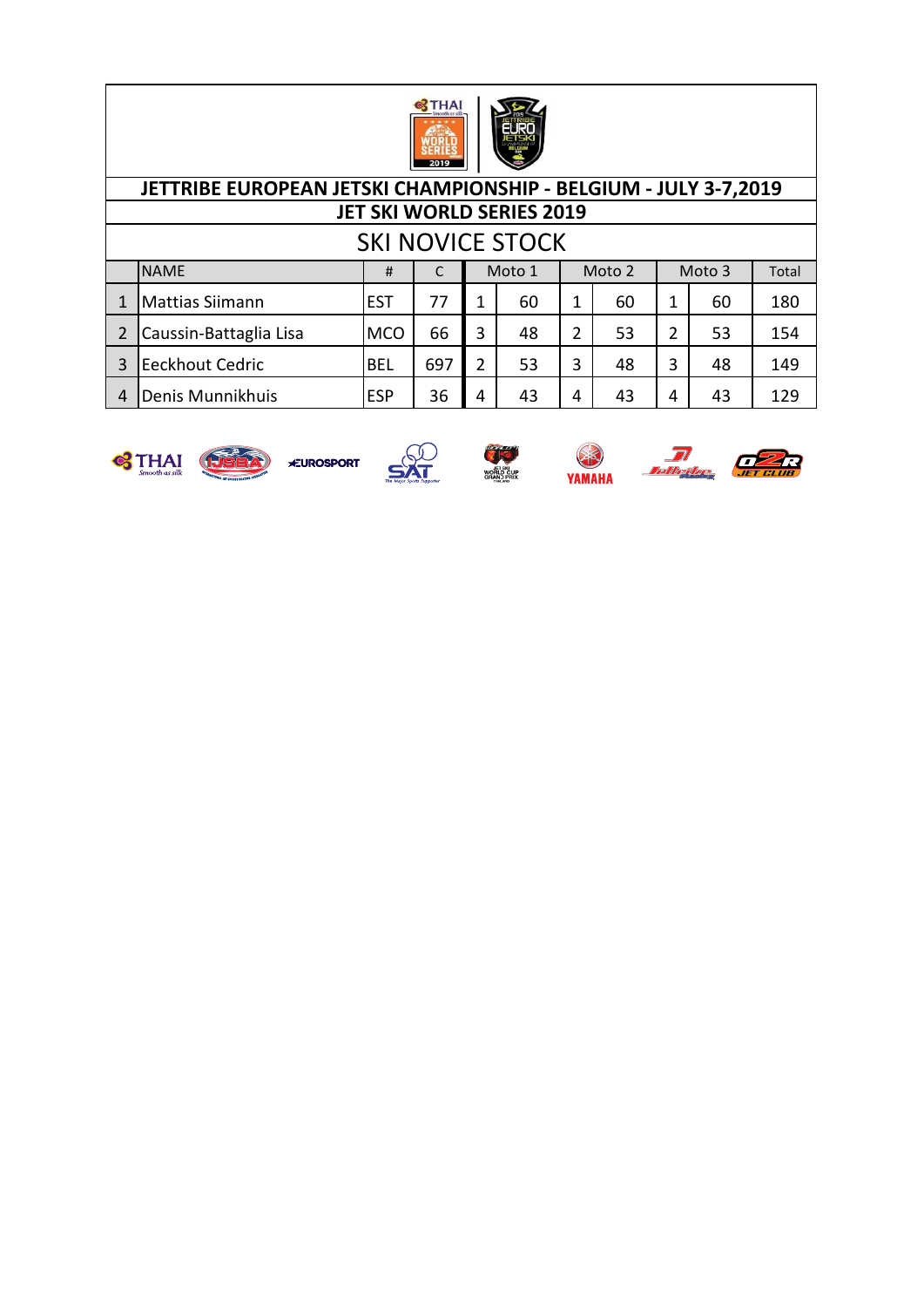

|                | JETTRIBE EUROPEAN JETSKI CHAMPIONSHIP - BELGIUM - JULY 3-7,2019 |            |     |   |    |                |     |   |            |     |  |  |
|----------------|-----------------------------------------------------------------|------------|-----|---|----|----------------|-----|---|------------|-----|--|--|
|                | <b>PRO-AM SKI VETERANS GP</b>                                   |            |     |   |    |                |     |   |            |     |  |  |
|                | <b>NAME</b><br>Moto 1<br>Moto 2<br>Moto 3<br>#<br>Total         |            |     |   |    |                |     |   |            |     |  |  |
|                | <b>Dufaud Phillipe</b>                                          | <b>FRA</b> | 224 | 1 | 60 | 1              | 60  | 3 | 48         | 168 |  |  |
| $\overline{2}$ | Lauri Andres                                                    | <b>EST</b> | 91  | 3 | 48 | $\overline{2}$ | 53  | 1 | 60         | 161 |  |  |
| 3              | Vichard michel                                                  | <b>FRA</b> | 245 | 4 | 43 | 3              | 48  | 2 | 53         | 144 |  |  |
| 4              | Bogdan Sukhetskyi                                               | <b>UKR</b> | 11  | 2 | 53 | 4              | 43  | 5 | 39         | 135 |  |  |
| 5              | <b>Milhamont Philippe</b>                                       | <b>FRA</b> | 65  | 5 | 39 | 5              | 39  | 4 | 43         | 121 |  |  |
| 6              | Leech Graham                                                    | <b>GBR</b> | 59  | 6 | 36 | 6              | dnr | 6 | <b>DNR</b> | 36  |  |  |
| 7              | Attila Deri                                                     | <b>HUN</b> | 79  | 7 | DQ | 7              | DQ  | 7 | DQ         | 0   |  |  |











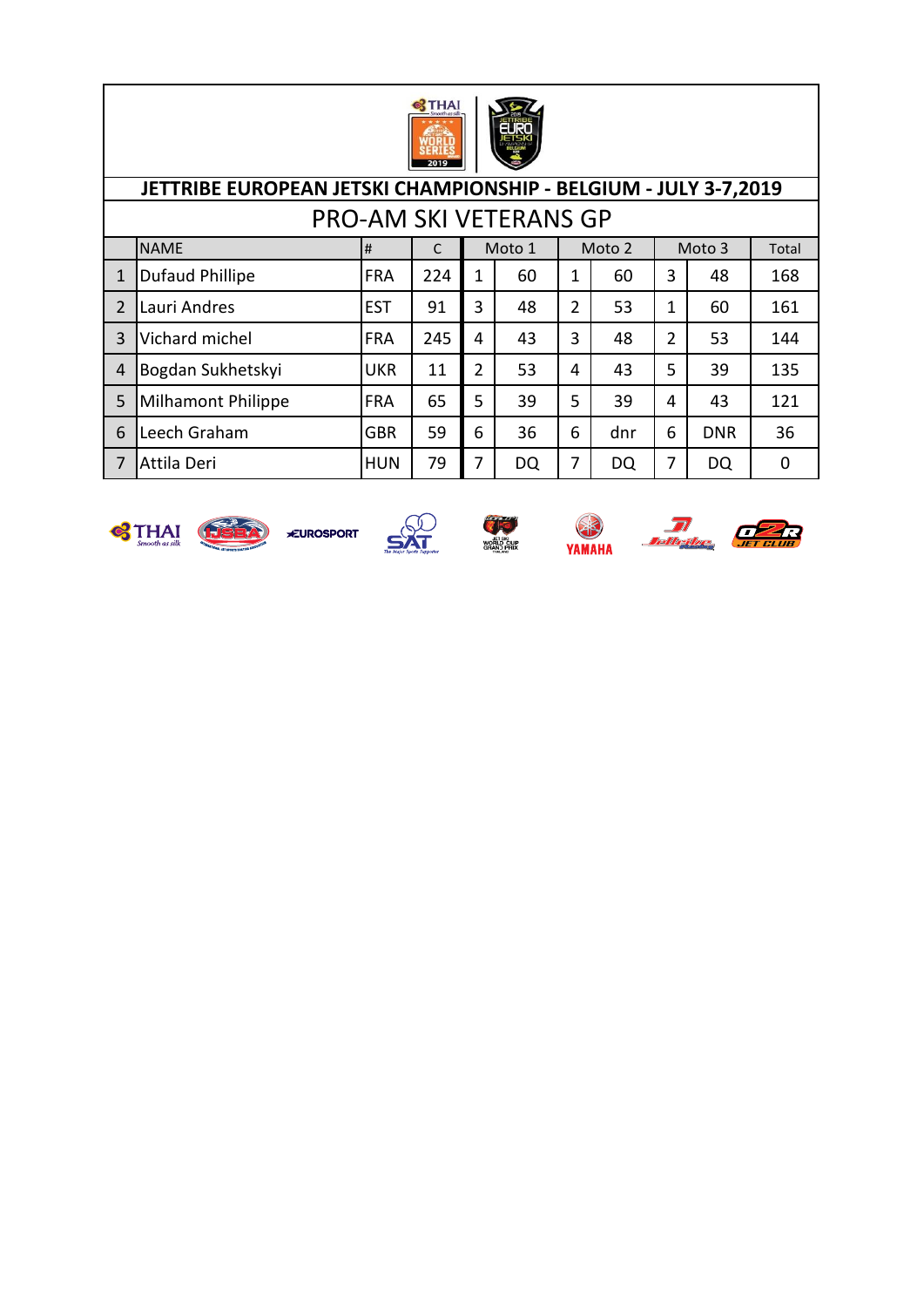

|                | JETTRIBE EUROPEAN JETSKI CHAMPIONSHIP - BELGIUM - JULY 3-7,2019     |            |     |                |    |                |           |                |    |     |  |  |
|----------------|---------------------------------------------------------------------|------------|-----|----------------|----|----------------|-----------|----------------|----|-----|--|--|
|                | <b>REC LADIES STOCK</b>                                             |            |     |                |    |                |           |                |    |     |  |  |
|                | <b>NAME</b><br>Moto 1<br>Moto 2<br>Moto 3<br>#<br>C<br><b>Total</b> |            |     |                |    |                |           |                |    |     |  |  |
| 1              | Werhahn, Lillie-Marie                                               | <b>DEU</b> | 917 | 5              | 39 | 1              | 60        | $\mathbf{1}$   | 60 | 159 |  |  |
| $\overline{2}$ | Maria Granström                                                     | <b>SWE</b> | 43  | 3              | 48 | $\overline{2}$ | 53        | 5              | 39 | 140 |  |  |
| 3              | Lisa Gilbert                                                        | <b>GBR</b> | 385 | 4              | 43 | 3              | 48        | 4              | 43 | 134 |  |  |
| 4              | Anna Jachimek                                                       | <b>POL</b> | 32  | 6              | 36 | 4              | 43        | $\overline{2}$ | 53 | 132 |  |  |
| 5              | Ringer, Joelle                                                      | <b>DEU</b> | 153 | 1              | 60 | 9              | 27        | 8              | 30 | 117 |  |  |
| 6              | Sarah Piot                                                          | BEL        | 4   | 7              | 33 | 7              | 33        | 3              | 48 | 114 |  |  |
| 7              | Yuki Francois Kurahashi                                             | BEL        | 9   | $\overline{2}$ | 53 | 10             | 24        | 7              | 33 | 110 |  |  |
| 8              | Akemi Ikoma                                                         | <b>JPN</b> | 85  | 9              | 27 | 6              | 36        | 9              | 27 | 90  |  |  |
| 9              | Valentina lezcano                                                   | <b>USA</b> | 176 | 12             | 20 | 5              | 39        | 10             | 24 | 83  |  |  |
| 10             | Vandenbogaerde Valerie                                              | <b>BEL</b> | 86  | 10             | 24 | 8              | 30        | 11             | 22 | 76  |  |  |
| 11             | <b>Ildiko Vasari</b>                                                | HUN        | 5   | 8              | 30 | 12             | <b>DQ</b> | 6              | 36 | 66  |  |  |
| 12             | Cristina Lazarraga                                                  | <b>ESP</b> | 33  | 11             | 22 | 11             | 22        | 12             | 20 | 64  |  |  |













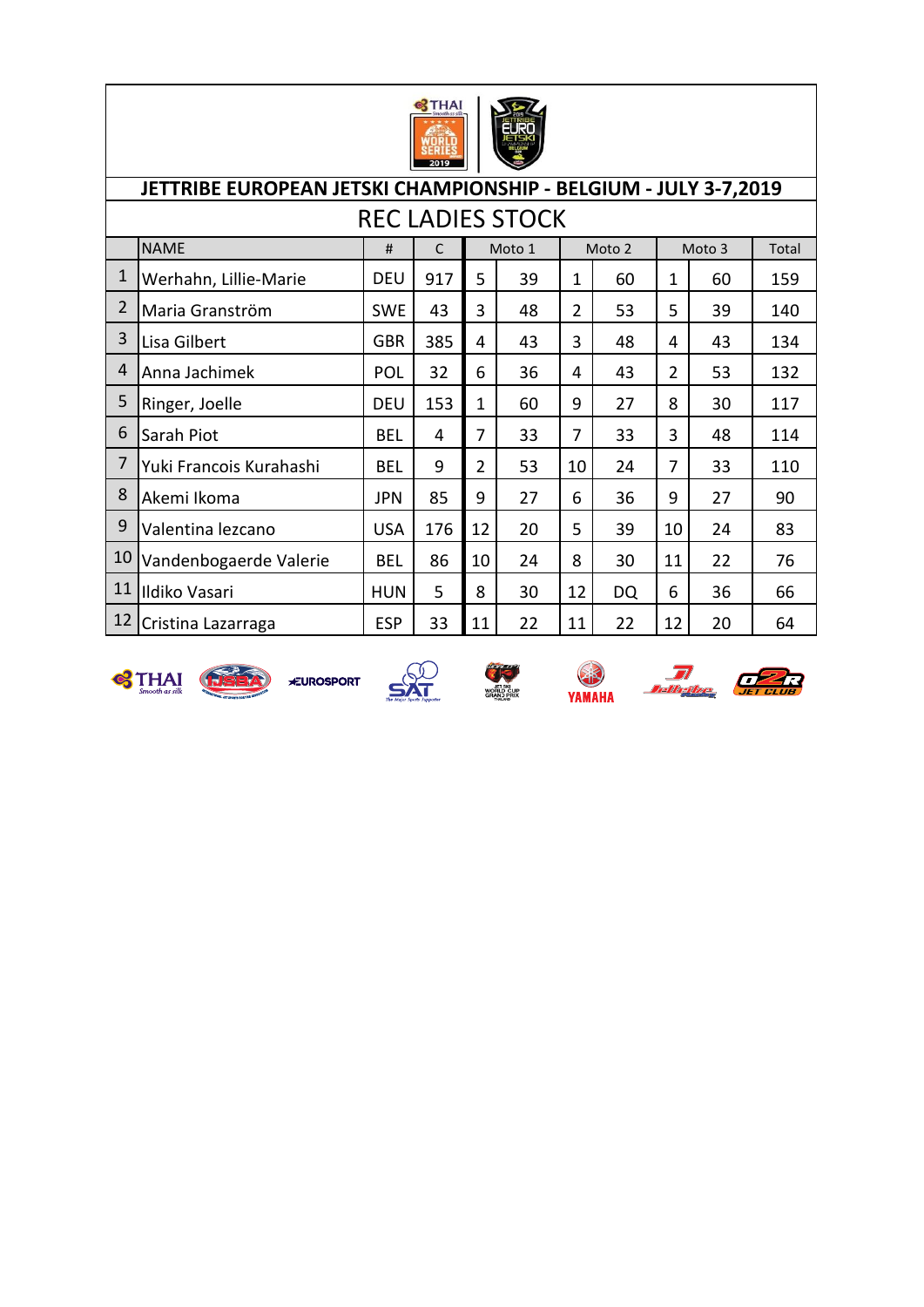

# **JETTRIBE EUROPEAN JETSKI CHAMPIONSHIP - BELGIUM - JULY 3-7,2019**

**JET SKI WORLD SERIES 2019**

| . .<br>- 1 | г, | , , , |  |
|------------|----|-------|--|
|            |    |       |  |

| <b>NAME</b>            | # | ֊          | Moto 1 |    | Moto 2 |    | Moto 3 |    | Total |
|------------------------|---|------------|--------|----|--------|----|--------|----|-------|
| Lee Stone              |   | GBR        | ∽      | 53 | -      | 60 |        | 60 | 173   |
| <b>Bleasdale Jason</b> |   | <b>GBR</b> |        | 60 | -<br>∸ | 53 | ∽      | 48 | 161   |
| Alabdulla Bader        |   | QAT        |        | 48 | ∽<br>ت | 48 | -      | 53 | 149   |



EUROSPORT







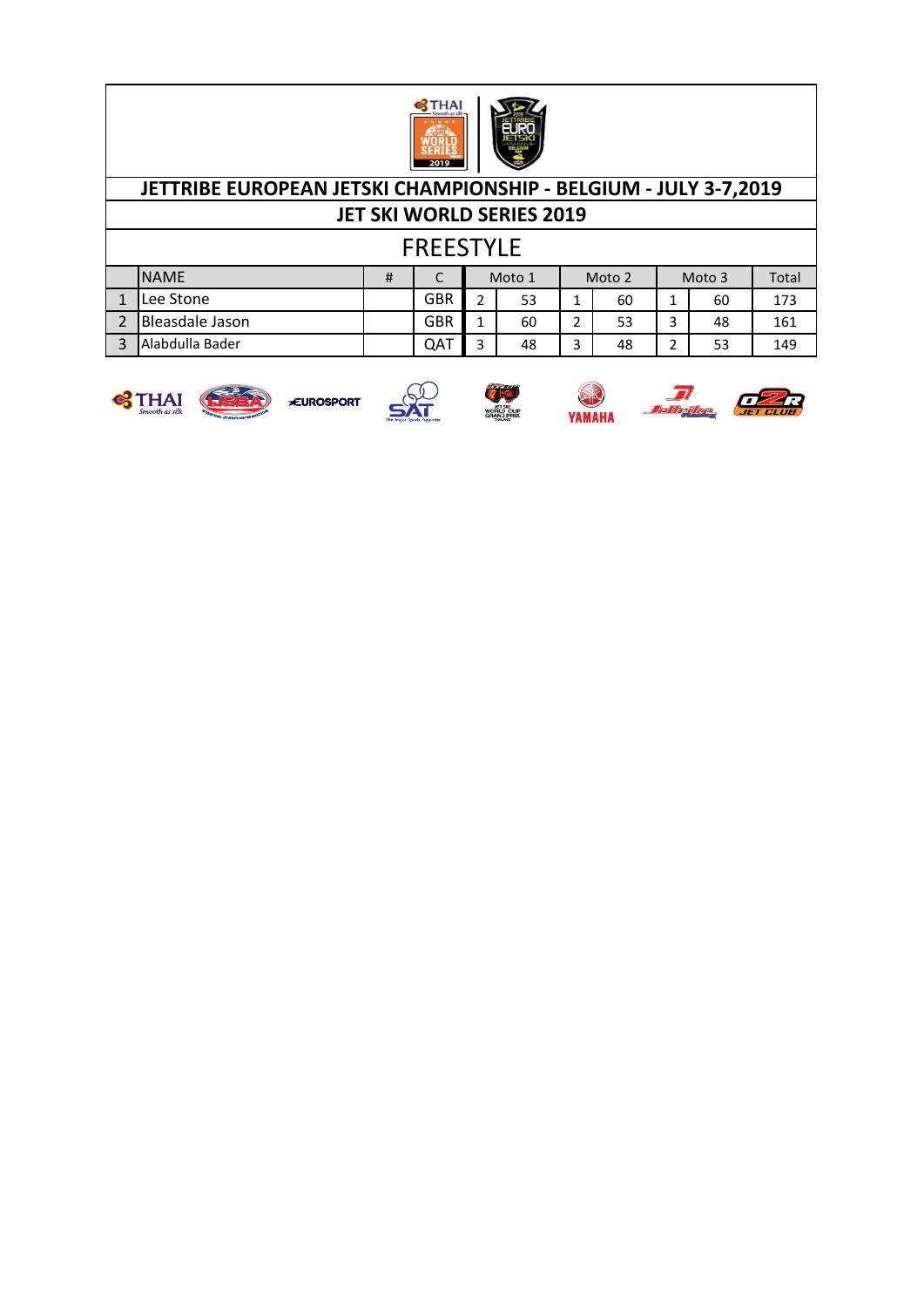

#### JETTRIBE EUROPEAN JETSKI CHAMPIONSHIP - BELGIUM - JULY 3-7,2019 **JET SKI WORLD SERIES 2019 PRO SKI GP NAME** Moto 1  $#$  $\mathsf{C}$ Moto 2 Moto 3 Moto 4 Total Quinten bossche **BEL** 98  $1$ 60 60 60  $\mathbf{1}$ 60 240  $\mathbf{1}$  $\mathbf{1}$  $\mathbf{1}$ Raphael Maurin **FRA** 44  $\overline{2}$  $\overline{2}$  $\overline{2}$  $\overline{2}$ 53 53  $\overline{2}$ 53 53 212 3 Dardillat Valentin **FRA** 8  $\overline{4}$ 43  $\overline{4}$ 43  $\overline{4}$ 43  $\overline{3}$ 48 177 4 Poret Jeremy **FRA** 72  $5<sup>1</sup>$ 39  $\overline{3}$  $5<sup>1</sup>$  $\overline{4}$ 43 169 48 39 5 Marten Männi **EST** 53  $\overline{3}$  $6<sup>1</sup>$  $\overline{5}$ 39 159 48 36 6 36 6 Goethals Antoine **BEL** 5  $\overline{7}$ 14  $\overline{3}$  $6\phantom{a}$ 33 16 48 36 133 7 Enderli Alec **CHE**  $\overline{7}$ 25  $6\overline{6}$  $\overline{9}$  $22$ 33 36 27 11 118 8 Poret Morgan **FRA**  $\overline{7}$ 8  $\overline{7}$ 8 30 33 15 14 30 107 9 Kurahashi Hideyuki **JPN** 10 10 24 10 24 9 27  $\overline{9}$ 27 102 10 Poret Mickaël **FRA** 77  $\overline{5}$ 9 27 39 13 18 14 16 100 11 Beaumer Theo **USA** 180 13  $\overline{7}$ 93 13 18 18 33 10 24 12 Rathoin Jeremy **FRA** 182 11  $22$  $11$  $22$ 8 30 13 18 92 13 Burt Ryan 500 **GBR** 12 8 20  $30<sup>°</sup>$ 10 24 16 **DNR** 74 14 Rui Sousa **PRT** 92 17 10  $12$ 20 12 20 11 72  $22$ 15 Richard Gilbert **GBR** 85 18 17  $12$ 54 8 10 14 16 20 16 Jason Young **GBR** 88 15 15 15 14 14 16 12 14 54 17 Mezière Tanguy 14 16 16  $12$ **DNR** 17 **DNR** 28 **FRA** 58 17 18 Bogdan Sukhetskyi **UKR** 11 16 12 18 **DNR** 18 **DNR** 18 **DNR** 12 19 Beernaut Anthony **BEL**  $\overline{4}$ 20 **DNR** 19 **DNR** 19 **DNR** 19 **DNR**  $\pmb{0}$ 20 Nacho Armillas Guardiola **ESP** 36 18 **DO**  $20<sup>1</sup>$ **DNR** 20 **DNR**  $20<sub>2</sub>$ **DNR**  $\mathbf{0}$



**S**THAI **DEEA EUROSPORT** 

**VORLD CUP**<br>GRAND PRIX

YAMAHA

The Cape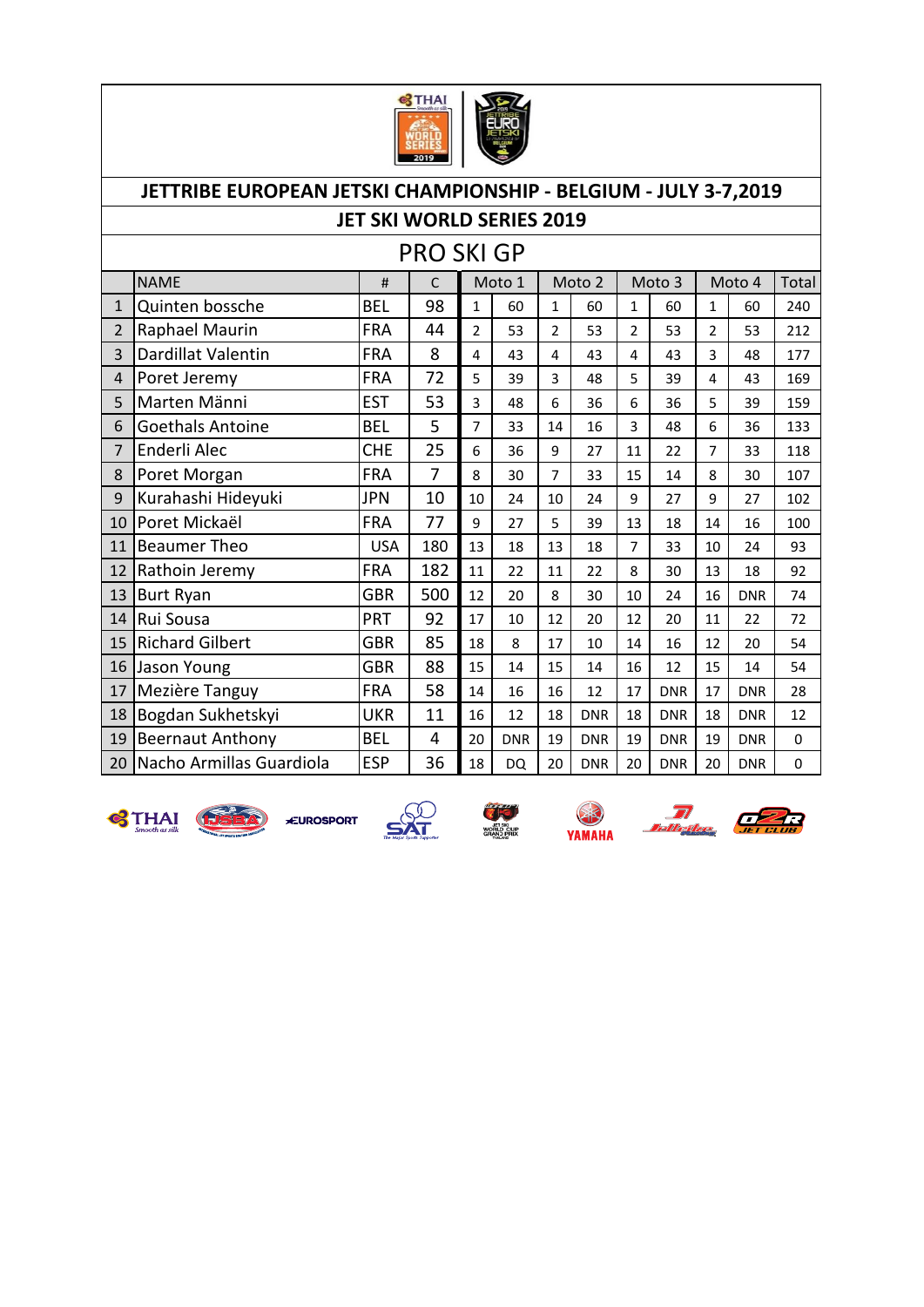



# NAME # C Total 1 Mohammed Burbayea KWT 66 1 60 2 53 2 53 3 48 214 2 Pons Teddy FRA | 14 | 2 | 53 | 11 | 22 | 4 | 43 | 2 | 53 | 171 3 Jorgensen Marcus  $|DNK|$  1 3 48 16 12 3 48 1 1 60 168 4 Mohammad AlBaz KWT 38 9 27 1 60 1 60 13 13 18 5 Abdulrahman AlOmar KWT 33 7 33 5 39 11 22 6 36 130 6 Alsharshani waleed QAT 11 4 43 3 48 15 14 10 24 129 7 Laforge Robin 8 | BEL | 69 | 6 | 36 | 7 | 33 | 14 | 16 | 4 | 43 | 128 8 Ikoma Jun JPN 86 5 39 8 30 6 36 12 20 125 9 Lezcano Juan Cruz USA 5 11 22 6 36 7 33 7 33 124 10 Brandao Frederik | DEU | 6 | 10 | 24 | 9 | 27 | 10 | 24 | 5 | 39 | 114 11 Bushell james GBR 158 14 16 4 43 5 39 14 16 114 12 Bodart didier  $|BEL| = 3$   $16$   $12$   $13$   $18$   $9$   $27$   $11$   $22$   $79$ 13 Lasoen Jeremy BEL | 243 |  $12$  |  $20$  |  $15$  |  $14$  |  $17$  |  $10$  |  $9$  |  $27$  |  $71$ 14 Mtsuyuki Umibe  $|JPN|$  2 | 19 | DNR | 18 | 8 | 30 | 8 | 30 | 68 15 Kuajaroon Chaowalit | THA | 58 | 13 | 18 | 10 | 24 | 13 | 18 | 15 | DNR | 60 16 Wallenborn Robert | DEU | 112 | 8 | 30 | 12 | 20 | 18 | DNR | 16 | DNR | 50 17 Lewandowsky Dirk  $|DEU|$  77 | 15 | 14 | 14 | 16 | 12 | 20 | 17 | DNR | 50 18 Pollice Enrico DEU 99 18 8 17 10 16 12 18 DNR 30 19 Pope Phil GBR 200 17 10 19 DNR 19 DNR 19 DNR 10 **JETTRIBE EUROPEAN JETSKI CHAMPIONSHIP - BELGIUM - JULY 3-7,2019** PRO RUN GP Moto 1 | Moto 2 | Moto 3 | Moto 4 **JET SKI WORLD SERIES 2019**









YAMAHA

The Community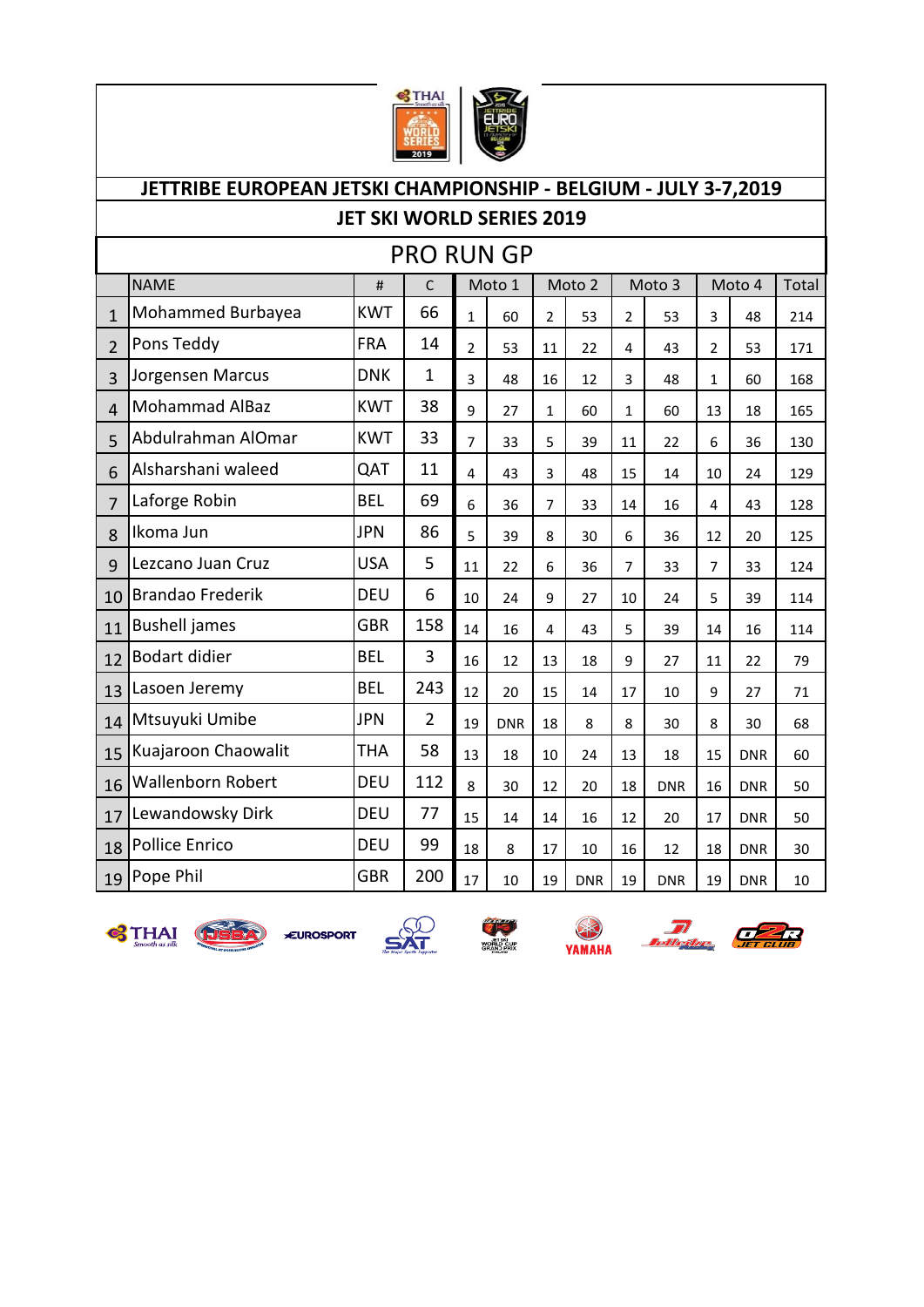

|                | JETTRIBE EUROPEAN JETSKI CHAMPIONSHIP - BELGIUM - JULY 3-7,2019 |            |              |                |            |                |            |                |            |           |  |  |
|----------------|-----------------------------------------------------------------|------------|--------------|----------------|------------|----------------|------------|----------------|------------|-----------|--|--|
|                | <b>REC LITES 1100</b>                                           |            |              |                |            |                |            |                |            |           |  |  |
|                | <b>NAME</b>                                                     | $\#$       | $\mathsf{C}$ |                | Moto 1     |                | Moto 2     |                | Moto 3     | Total     |  |  |
| $\mathbf{1}$   | Luke Lucas                                                      | GBR        | 78           | $\overline{2}$ | 53         | $\mathbf{1}$   | 60         | $\overline{2}$ | 53         | 166       |  |  |
| $\overline{2}$ | <b>Rashid Aldwas</b>                                            | <b>KWT</b> | 30           | 3              | 48         | $\overline{2}$ | 53         | $\mathbf{1}$   | 60         | 161       |  |  |
| 3              | Juan Carlos Palau                                               | <b>ESP</b> | 12           | 4              | 43         | 5              | 39         | 4              | 43         | 125       |  |  |
| 4              | Kolenda Patryk                                                  | POL        | 11           | 9              | 27         | 3              | 48         | 5              | 39         | 114       |  |  |
| 5              | Siimann Mattias                                                 | <b>EST</b> | 77           | $\mathbf{1}$   | 60         | 16             | DQ         | 3              | 48         | 108       |  |  |
| 6              | Georgii Sakharov                                                | UKR        | 666          | $\overline{7}$ | 33         | 6              | 36         | 9              | 27         | 96        |  |  |
| $\overline{7}$ | Joacim vindenes Olsen                                           | <b>NOR</b> | 61           | 8              | 30         | 11             | 22         | 6              | 36         | 88        |  |  |
| 8              | Beliczki Mark                                                   | <b>HUN</b> | 18           | 16             | 12         | 4              | 43         | 8              | 30         | 85        |  |  |
| 9              | Yousif AlKhalfan                                                | <b>KWT</b> | 85           | 5              | 39         | 12             | 20         | 11             | 22         | 81        |  |  |
| 10             | <b>GUILBERT Quentin</b>                                         | <b>FRA</b> | 310          | 10             | 24         | 9              | 27         | 10             | 24         | 75        |  |  |
| 11             | Volodymyr Kaliuzhnyi                                            | <b>UKR</b> | 111          | 6              | 36         | 10             | 24         | 15             | 14         | 74        |  |  |
| 12             | <b>Ricards Fukss</b>                                            | LVA        | 69           | 18             | <b>DQ</b>  | $\overline{7}$ | 33         | 7              | 33         | 66        |  |  |
| 13             | Grelin Régis                                                    | <b>FRA</b> | 271          | 11             | 22         | 14             | 16         | 13             | 18         | 56        |  |  |
| 14             | Piot Sarah                                                      | <b>BEL</b> | 4            | 15             | 14         | 13             | 18         | 12             | 20         | 52        |  |  |
| 15             | Bart Van den Bulcke                                             | <b>BEL</b> | 13           | 14             | 16         | 8              | 30         | 16             | <b>DNR</b> | 46        |  |  |
| 16             | Van den Bossche Geoffrey                                        | <b>BEL</b> | 89           | 17             | 10         | 15             | 14         | 14             | 16         | 40        |  |  |
| 17             | Cristina Lazarraga                                              | <b>ESP</b> | 33           | 19             | <b>DNR</b> | 17             | <b>DNR</b> | 17             | <b>DNR</b> | $\pmb{0}$ |  |  |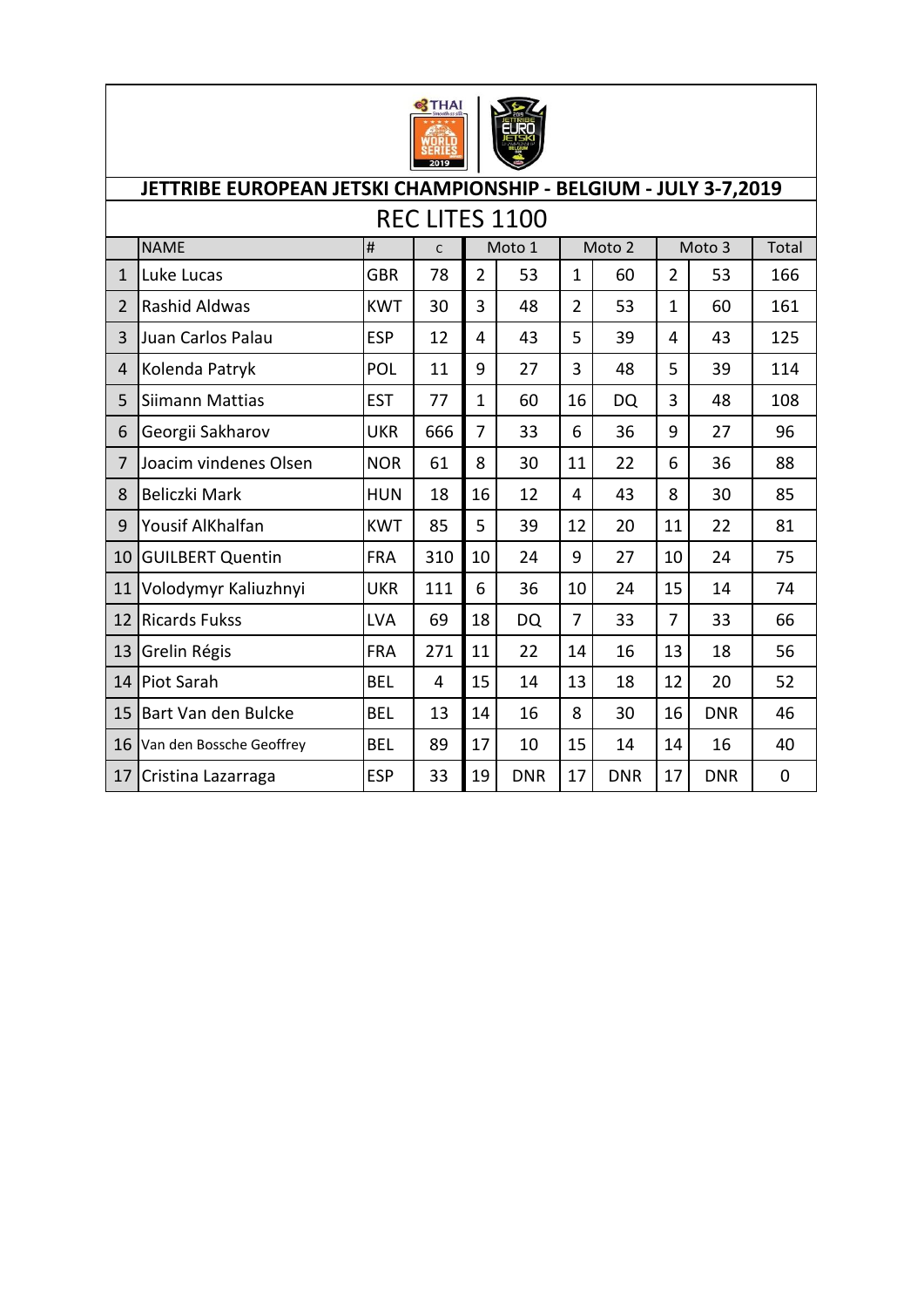

|   | JETTRIBE EUROPEAN JETSKI CHAMPIONSHIP - BELGIUM - JULY 3-7,2019 |            |    |   |    |   |    |                |           |     |  |  |
|---|-----------------------------------------------------------------|------------|----|---|----|---|----|----------------|-----------|-----|--|--|
|   | <b>REC JUNIORS STOCK 14 - 15</b>                                |            |    |   |    |   |    |                |           |     |  |  |
|   | <b>NAME</b><br>Moto 1<br>Moto 2<br>Moto 3<br>Total<br>#         |            |    |   |    |   |    |                |           |     |  |  |
|   | Kata Frohlich                                                   | <b>HUN</b> | 18 | 1 | 60 | 1 | 60 | $\overline{2}$ | 53        | 173 |  |  |
|   | <b>Claerhout Tom</b>                                            | <b>BEL</b> | 3  | 2 | 53 | 2 | 53 | 1              | 60        | 166 |  |  |
| 3 | Illia Vasylenko                                                 | <b>UKR</b> | 12 | 3 | DQ | 3 | DQ | 3              | <b>DQ</b> | 0   |  |  |
|   | <b>Alfie Fenwick</b>                                            | <b>GBR</b> | 75 | 4 | DQ | 4 | DQ | 4              | DQ        |     |  |  |







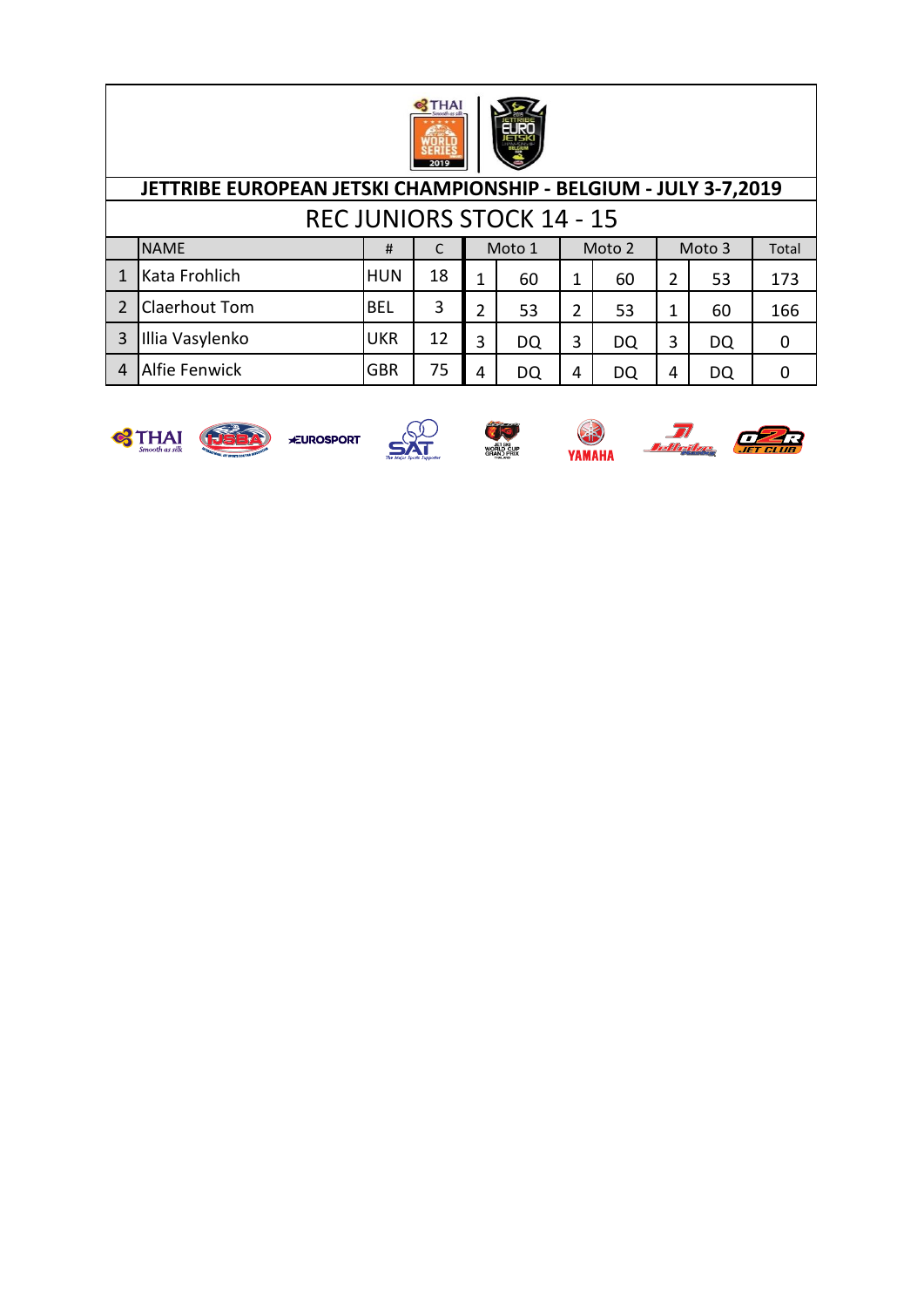

# NAME # C Total 1 Reichardt,Hansi DEU 66 1 60 3 48 3 48 156 2 Zsolt Cseke HUN | 444 | 7 | 33 | 1 | 60 | 1 | 60 | 153 3 Hoffman Patrick DEU 110 8 30 2 53 2 53 136 4 Thömke Christian DEU 79 3 48 4 43 4 43 134 5 Attila Keri HUN 58 2 53 7 33 6 36 122 6 Snyder Troy USA | 158 | 4 | 43 | 5 | 39 | 5 | 39 | 121 7 Lasoen Jeremy 8EL | 243 | 5 | 39 | 6 | 36 | 7 | DNR | 75 8 David Rapp GBR | 777 | 6 | 36 | 8 | DNR | 8 | DNR | 36 9 Kuajaroon Chaowalit | THA | 5 | 10 | DQ | 9 | DNR | 9 | DNR | 0 10 Norman Nammert DEU 21 9 0 10 DNR 10 DNR 0 EXPERT VETERANS RUN LIMITED Moto 1 Moto 2 Moto 3 **JETTRIBE EUROPEAN JETSKI CHAMPIONSHIP - BELGIUM - JULY 3-7,2019 JET SKI WORLD SERIES 2019**